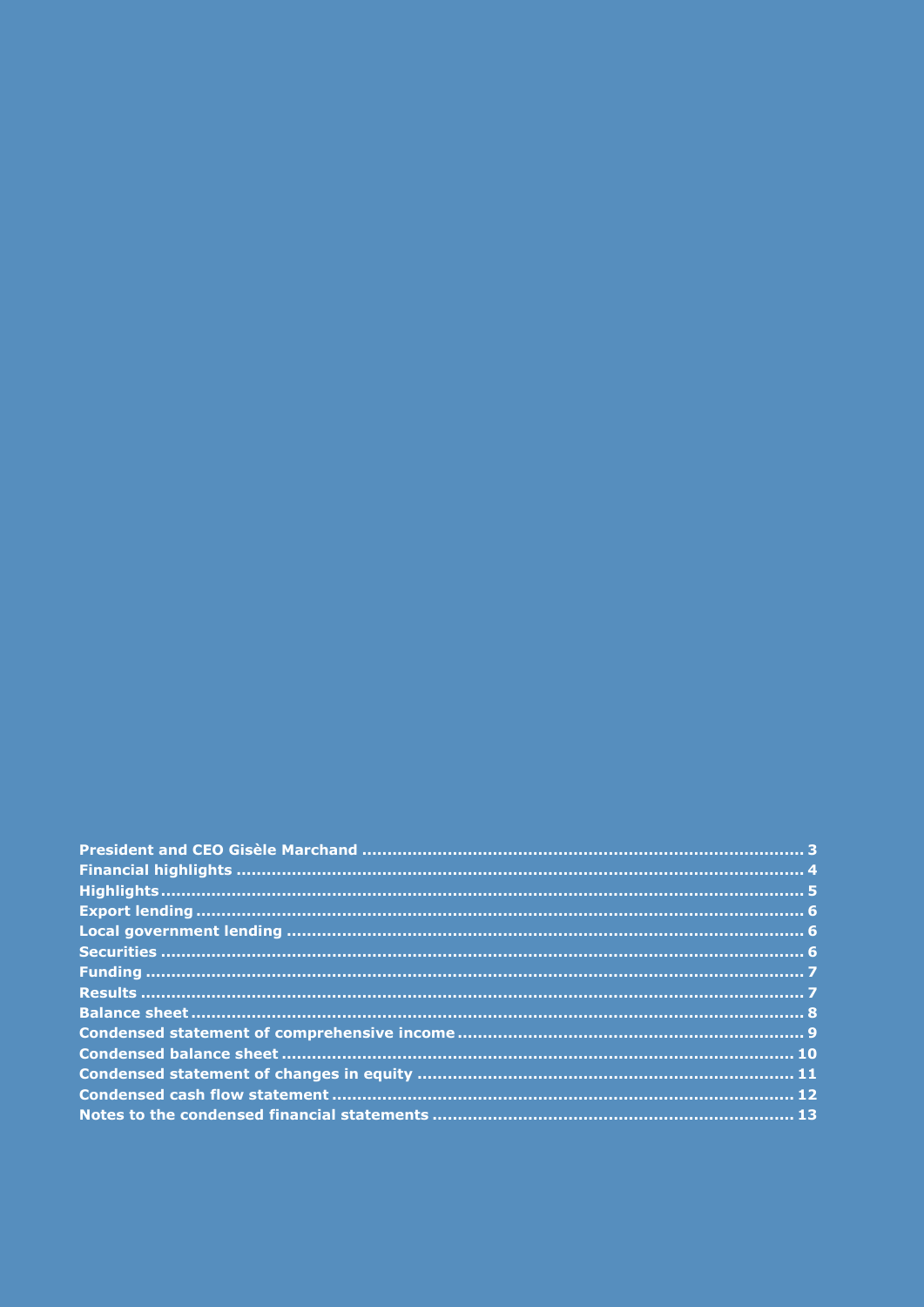

President and CEO Gisèle Marchand

#### Exploring new market opportunities

Since 2008, Eksportfinans has developed strong relations with the Brazilian oil industry and has recently entered into loan agreements with a number of key players in the Brazilian market, such as Petrobras, OSX, Odebrecht and Etesco. In September, Eksportfinans arranged a seminar in Rio de Janeiro on the subject of export financing and the different solutions Eksportfinans offers. Brazil is viewed by many to be the future most important market for the Norwegian offshore and export industry.

Renewable energy and climate change technologies have become a booming sector worldwide: Global project investments have more than quadrupled since 2004. Europe has been a driving force behind this rapid growth a trend that is being further asserted through the European Union's Renewable Energy Directive, which aims for a 20% share of energy from renewable sources by 2020, up from from 8.5 percent in 2005. Elsewhere, too, green industries are now seeing rapid growth, particularly in China.

The involvement of Norwegian companies in these sectors is limited but growing. As part of Eksportfinans' business strategy, we are offering long-term financing to renewable energy projects and companies. Eksportfinans has recently participated in the financing of seven solar farms in the Czech Republic through the Norwegian developer Scatec Solar.

#### Signs of improvement for the Norwegian maritime industry

The market for ships built at Norwegian shipyards is far from its record levels before the financial crisis. However, the market improved during the first nine months of 2010, with new shipyard contracts of approximately NOK 10 billion compared to NOK 3 billion for the whole of 2009. Also within maritime equipment and the oil and gas sector, the Norwegian export industry was awarded substantial new contracts in recent months. Eksportfinans has been requested to finance a large part of the new contracts placed with Norwegian shipyards.

#### Current market situation

The structural economic difficulties in some of the European countries are still causing concerns in the international market place. Eksportfinans has only indirectly and to a limited degree been affected by the situation in Southern Europe. Eksportfinans has no exposure to Greece and a limited exposure to Spain, Italy and Portugal. This exposure is covered by the Portfolio Hedge Agreement (PHA – see note 14) with the owners.

The high income from liquidity placements in the first nine months of 2010 is mainly related to the relatively high credit spreads in the international capital markets. Eksportfinans expects this situation to be temporary.

Gisèle Marchand President and CEO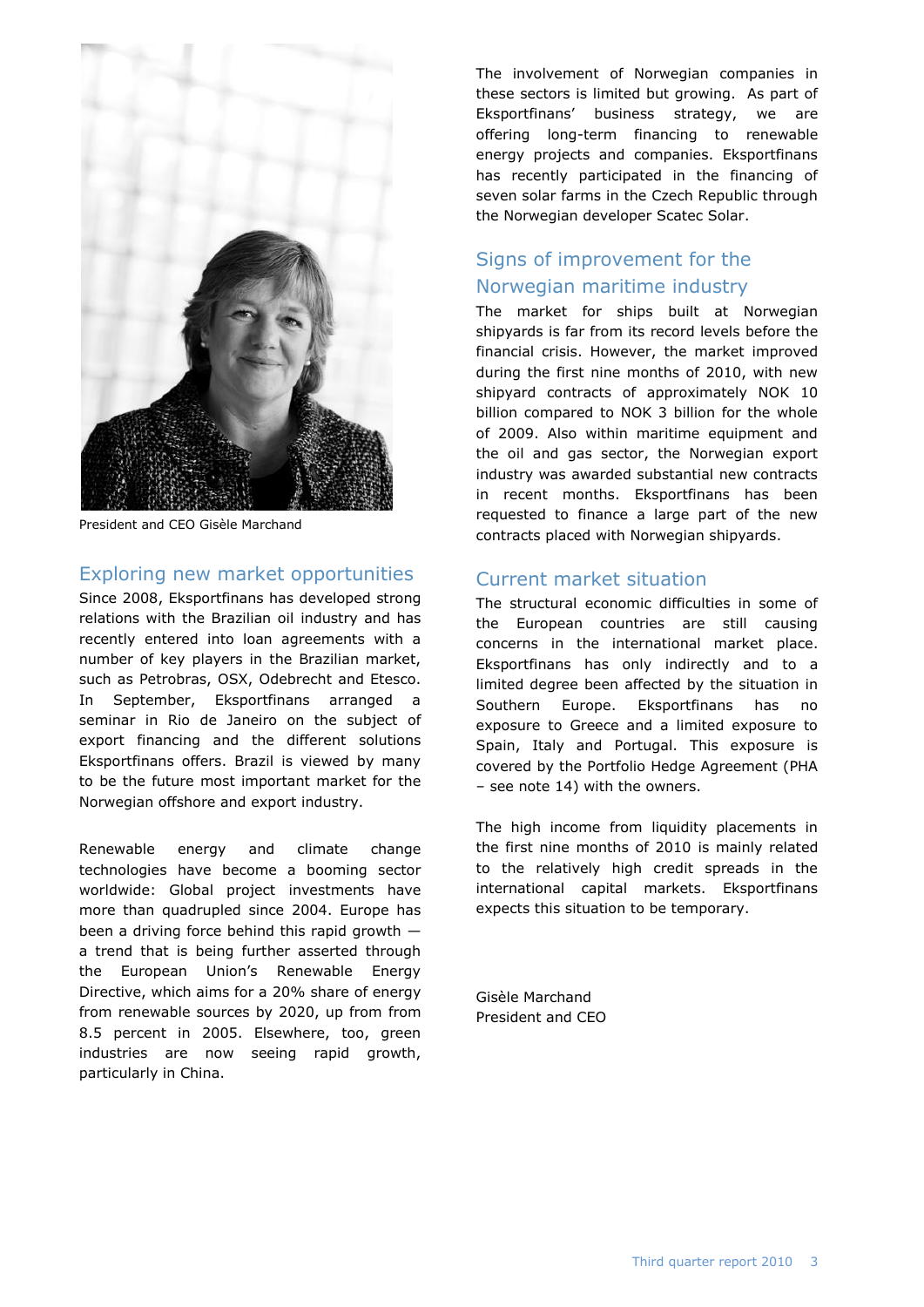## Financial highlights

All figures are for Eksportfinans ASA only, and do not include its former subsidiary, Kommunekreditt Norge AS, which had, prior to its sale in the second quarter of 2009, been consolidated in the financial statements of the Eksportfinans Group.

Figures for interim periods are unaudited.

|                                                         | Third quarter |             | First nine months |             |
|---------------------------------------------------------|---------------|-------------|-------------------|-------------|
| (NOK million)                                           | 2010          | 2009        | 2010              | 2009        |
|                                                         |               |             |                   |             |
| Net interest income                                     | 401           | 413         | 1,095             | 1,093       |
| Profit/(loss) for the period from continuing operations | $\mathbf{1}$  | (1, 453)    | 177               | (1,370)     |
| Total comprehensive income for the period               | $\mathbf{1}$  | (1, 453)    | 177               | (1,029)     |
| Return on equity $1)^*$                                 | $0.1 \%$      | $(88.5\% )$ | $4.8 \%$          | $(21.6\% )$ |
| Net return on average assets and liabilities $2^*$      | 0.66%         | 0.68%       | 0.62%             | 0.55%       |
| Net operating expenses/average assets $3^*$             | $0.08 \%$     | 0.06%       | $0.07 \%$         | 0.06%       |
|                                                         |               |             |                   |             |
| Total assets                                            | 232,218       | 234,334     | 232,218           | 234,334     |
| Loans outstanding <sup>4)</sup>                         | 120,579       | 123,477     | 120,579           | 123,477     |
| New loans disbursed **                                  | 5,946         | 9,439       | 21,237            | 66,514      |
| New bond debt issued                                    | 14,367        | 10,520      | 56,219            | 43,438      |
| Public sector borrowers/guarantors 5)                   | 32.9 %        | 24.2%       | 32.9%             | 24.2 %      |
| Capital adequacy                                        | 14.4 %        | 13.5 %      | $14.4 \%$         | 13.5 %      |
|                                                         |               |             |                   |             |
| Exchange rate NOK/USD <sup>6)</sup>                     | 5.8382        | 5.7775      | 5.8382            | 5.7775      |
|                                                         |               |             |                   |             |

\*) Quarterly figures are annualized.

\*\*) Of NOK 66.5 billion in first nine months of 2009, NOK 45.2 billion is related to funding of Kommunekreditt Norge AS and other municipal-related disbursements after the sale of the subsidiary.

#### **Definitions**

- 1. Return on equity: Total annualized comprehensive income for the period/average equity (average of opening and closing balance) adjusted for proposed not distributed dividends.
- 2. Net return on average assets and liabilities: The difference between net interest income/average interest generating assets and net interest expense/average interest bearing liabilities (average of daily calculations for the period).
- 3. Net operating expenses/average assets: Net operating expenses (administrative and operating expenses + depreciation - other income)/average assets (average of opening and closing balance).
- 4. Total loans outstanding: Consists of loans and receivables due from customers and part of loans and receivables due from credit institutions in the balance sheet. Accrued interest and unrealized gains/(losses) are not included, see note 4, 5 and 6 to the accompanying unaudited financial statements.
- 5. The ratio of public sector loans (municipalities, counties and Norwegian and foreign central government, including the Norwegian Guarantee Institute for Export Credits (GIEK) as borrowers or guarantors) to total lending.
- 6. Exchange rate at balance sheet date.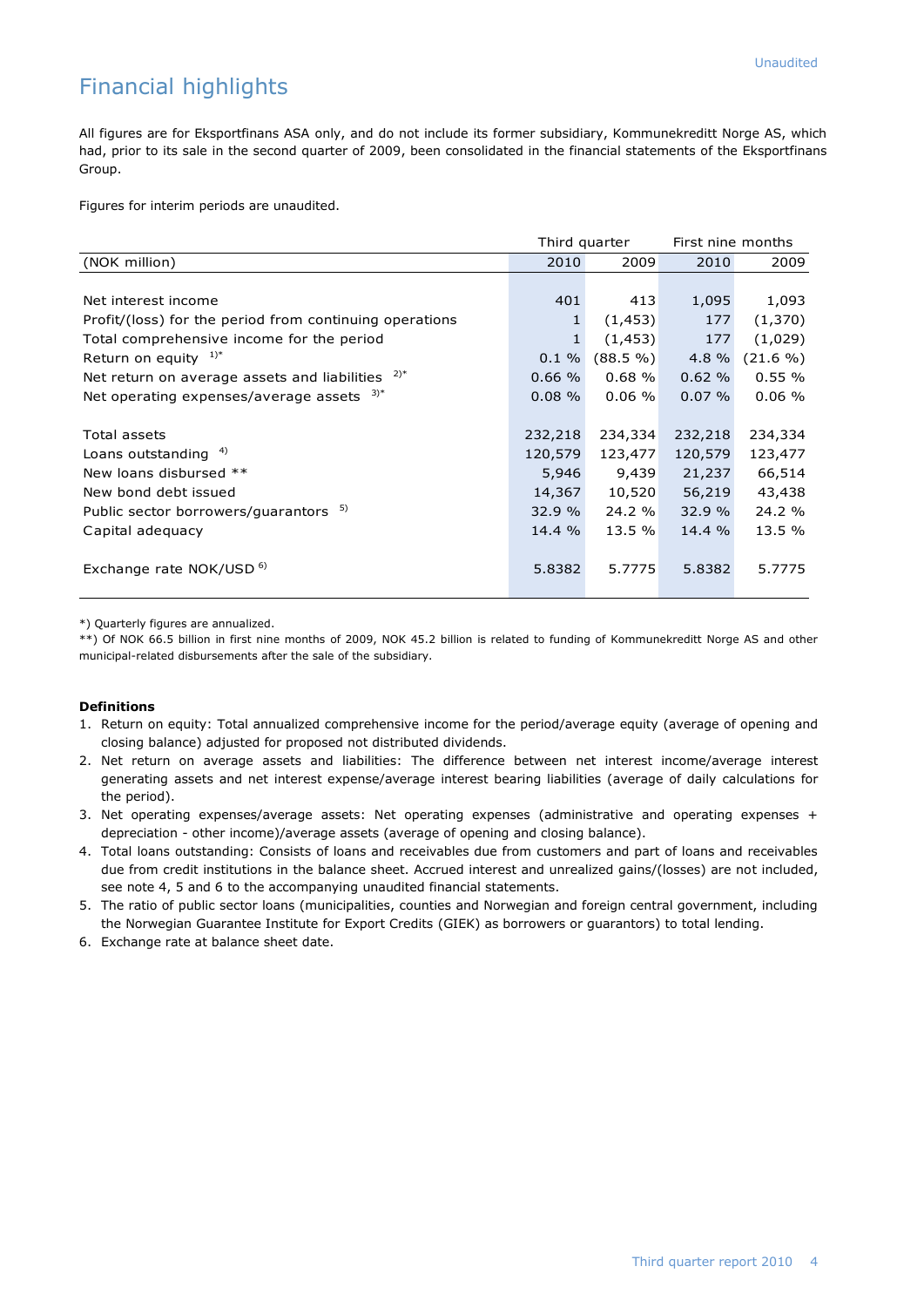## **Highlights**

#### **Third quarter 2010**

Eksportfinans had a total comprehensive income of NOK 1 million in the third quarter of 2010. Eksportfinans booked unrealized losses on its own debt due to a decrease in credit spreads in the period.

The comparative total comprehensive income was negative NOK 1,453 million in the third quarter of 2009. The decrease in the credit spreads were then significantly higher, leading to correspondingly higher unrealized losses.

Net interest income was NOK 401 million in the third quarter of 2010, compared to NOK 413 million in the corresponding period in 2009.

Net profit excluding unrealized gains and losses (as explained under the section "Results") was NOK 233 million for the third quarter of 2010, compared to NOK 280 million for the third quarter of 2009. The reduction was mainly due to a reduction in net realized gains/losses in the third quarter of 2010 (see note 2 and 16 to the accompanying financial statements) related to termination of swap agreements.

#### **First nine months 2010**

The underlying business operations showed continued good performance in the first nine months of 2010. Net interest income was NOK 1,095 million in the first nine months of 2010, compared to NOK 1,093 million in the same period in 2009.

In the third quarter, credit spreads declined and led to a reduction in the unrealized losses on loans and receivables booked through the first nine months of 2010. These unrealized losses on loans and receivables amounted to NOK 130 million (net of derivatives) in the first nine months of 2010 (see note 16 to the accompanying financial statements). In comparison, in the first nine months of 2009 the Company experienced an urealized gain of NOK 10 million (net of derivatives).

The first nine months of 2010 showed an unrealized loss on Eksportfinans' own debt of NOK 534 million (net of derivatives), compared to an unrealized loss of NOK 2,938 million (net of derivatives) for the first nine months of 2009 (see note 16 to the accompanying financial statements). This unrealized loss on own debt does not in any material way affect the core

capital of the Company. The unrealized gain on own debt (net of derivatives) accumulated in the balance sheet, was NOK 1.3 billion at September 30, 2010. These remaining unrealized gains will be reversed as unrealized losses in future periods.

Total comprehensive income in the first nine months 2010 was positive NOK 177 million, compared to negative NOK 1,029 million in the same period in 2009. The reason for this change is mainly due to change in Net other operating income – see further explanation on page 7.

Net profit excluding unrealized gains and losses (as explained below under the section "Results") was NOK 648 million in the first nine months of 2010, compared to NOK 803 million in the corresponding period in 2009.

The core capital adequacy ratio at September 30, 2010 was 10.3 percent, compared with 9.8 percent at September 30, 2009 and 9.7 percent at December 31, 2009.

Total assets amounted to NOK 232.2 billion at September 30, 2010, compared to NOK 234.3 billion at September 30, 2009 and NOK 225.3 billion at December 31, 2009. The slight increase since year end is mainly due to foreign exchange rate effects and large disbursements of export lending.

The first nine months of 2010 saw continued interest from investors for Eksportfinans' debt globally. The Company issued private placements on a continuous basis while issuing its second Global USD benchmark of the year in September.

Eksportfinans experienced an increased demand for general financing of Norwegian companies with international activities in the first nine months of 2010. This was due to competitive lending terms from Eksportfinans and a general increase in demand for financing from Norwegian corporations.

In April, the Norwegian Government launched its support program for Norwegian shipyards. The Government support program includes several efforts of support, of which two in particular relate to Eksportfinans. First, the required Norwegian content in projects financed with Government supported export credits is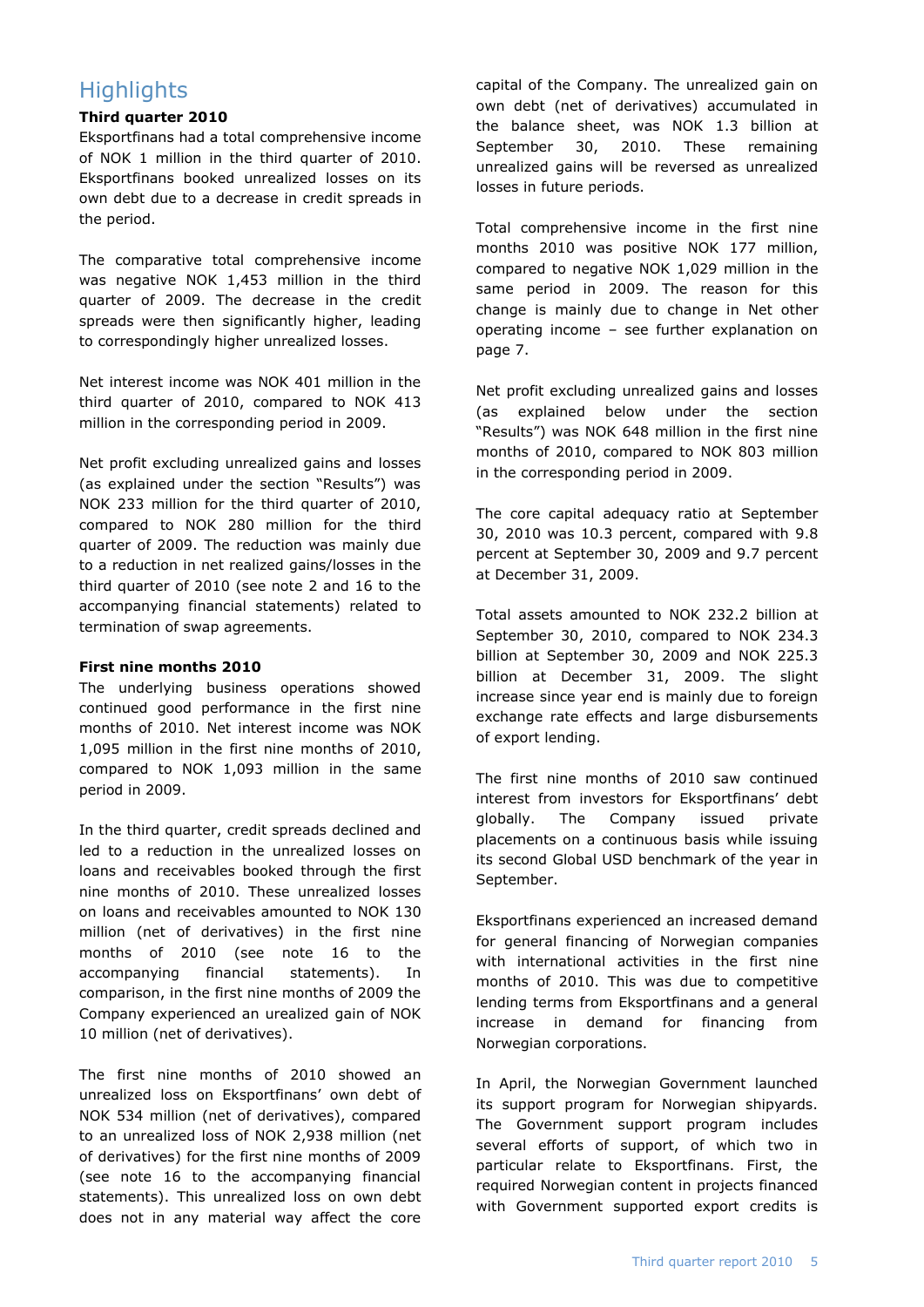reduced from 50 to 30 percent. Second, the Government opens up for projects where national interest can be considered. The definition of national interest in this respect was decided in September and entails that Eksportfinans is able to finance export transactions where a minimum of 30 percent delivery comes from a company abroad where a Norwegian company has controlling interests.

Eksportfinans is currently part to two law suits. See note 17 to the accompanying financial statements for further information.

#### Export lending

New disbursements were NOK 21.2 billion in the first nine months of 2010, compared to NOK 21.3 billion for the corresponding period in 2009. The nominal amount of outstanding export loans was NOK 92.7 billion at September 30, 2010, compared to NOK 81.4 billion at December 31, 2009 and NOK 78.1 billion at September 30, 2009. The increase since year end is primarily due to large disbursements, but also to foreign exchange rate effects.

The high volume of new loan disbursements was mainly related to export contracts entered into in 2008 and 2009. In addition, new disbursements for general financing of Norwegian export companies have increased during 2010.

New disbursements under the governmentsupported export financing scheme were NOK 2.4 billion at September 30, 2010, compared to NOK 9.3 billion in the corresponding period in 2009. The decrease in volume was due to the fact that borrowers preferred floating rate commercial terms instead of fixed rate government supported terms under the prevailing market conditions.

The volume of Eksportfinans' order book for new loans is still strong. The probabilityadjusted order book for future disbursements was approximately NOK 30.3 billion at September 30, 2010, of which approximately NOK 26.9 billion was contract financing. By comparison, the probability-adjusted order book was NOK 30.5 billion at the end of the first nine months of 2009.

#### Local government lending

After the sale of Kommunekreditt Norge AS, Eksportfinans has provided financing to KLP Kreditt AS (formerly Kommunekreditt Norge AS) through a loan of NOK 34.4 billion with security in the underlying lending portfolio. This financing is contractually set to be repaid in eight equal, quarterly amounts. The first installment was paid in December 2009, and the last installment is scheduled for payment in September 2011. Eksportfinans' total involvement in local government lending (both direct lending to municipalities and the credit provided to KLP Kreditt AS) totaled NOK 27.9 billion at September 30, 2010, compared to NOK 40.8 billion at December 31, 2009 and NOK 45.3 billion at September 30, 2009.

#### **Securities**

The total securities portfolio was NOK 83.1 billion at September 30, 2010, compared to NOK 76.1 billion at December 31, 2009 and NOK 79.4 billion at September 30, 2009.

The securities portfolio consists of two different portfolios. One is the subject of a Portfolio Hedge Agreement with Eksportfinans shareholders since February 29, 2008 (the PHA portfolio), and the other portfolio is maintained for the purpose of liquidity (referred to herein as the "liquidity reserve portfolio").

The fair value of the PHA portfolio was NOK 42.5 billion at September 30, 2010, compared to NOK 52.2 billion at year-end 2009 and NOK 56 billion at September 30, 2009. The PHA portfolio is no longer actively managed by Eksportfinans and will be run off to maturity. See Note 14 to the accompanying unaudited financial statements and the most recent annual report on Form 20-F for further information about the Portfolio Hedge Agreement.

The uncertainty in the international capital markets has led to relatively high credit spreads in 2010. This has also led to relatively high net interest income from the liquidity reserve portfolio in the first nine months of 2010. Eksportfinans expects this situation to be temporary. The fair value of the liquidity reserve portfolio was NOK 40.6 billion at September 30, 2010, compared to NOK 23.9 billion at year-end 2009 and NOK 23.4 billion at September 30, 2009.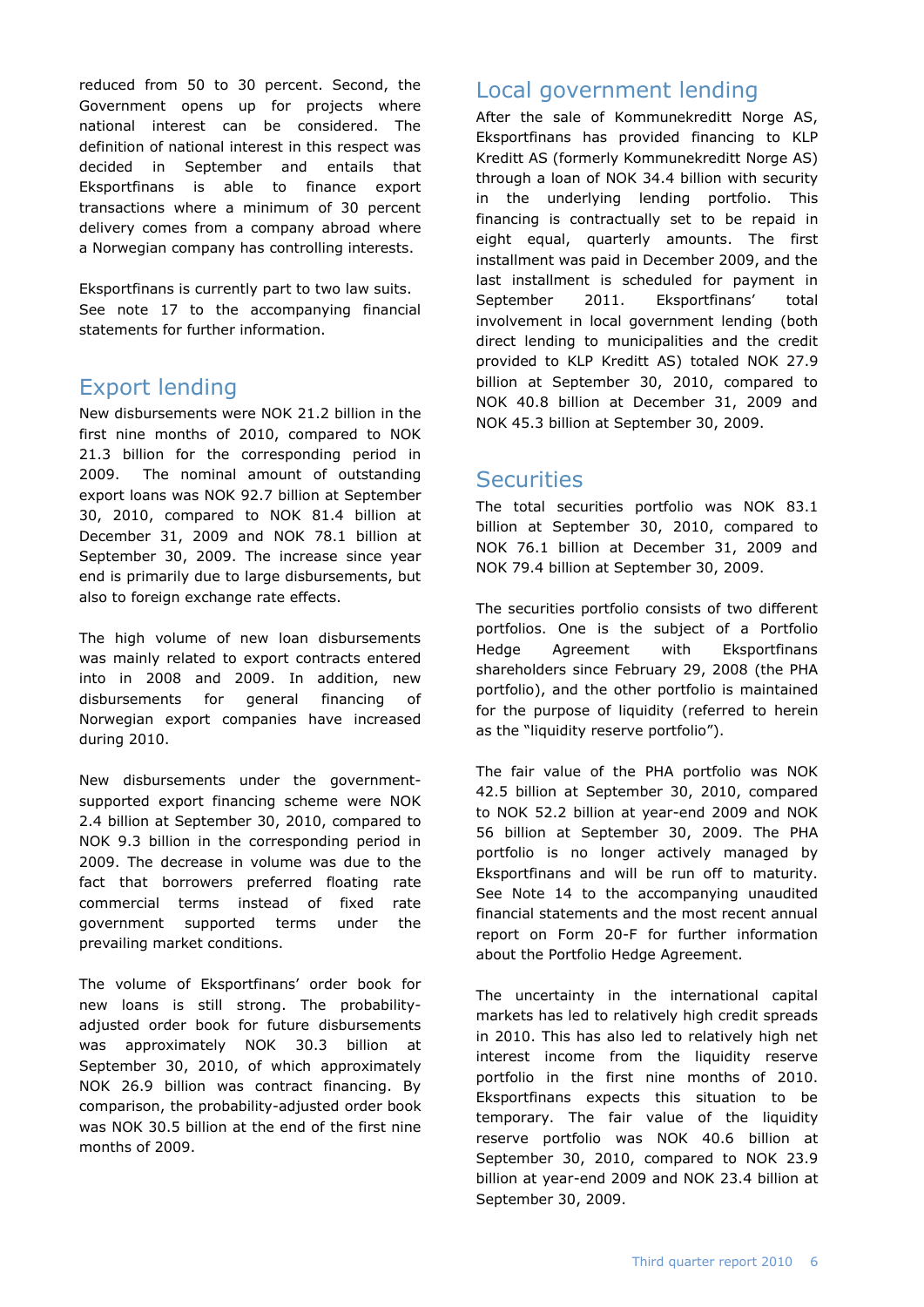#### Funding

The first nine months of 2010 saw strong demand for Eksportfinans' debt globally. The Company saw high interest for private placements from investors in Asia and the USA and successfully issued its second USD global benchmark of the year in September. This represents the company's third public benchmark in 2010 after issuing in US Dollars and Japanese Yen in the first half of the year. This 5 year transaction was sold to a wide range of investors globally, with particularly strong interest from investors in the US. Total new funding through issuance of bond debt in the first nine months of 2010 amounted to NOK 56.2 billion through 591 individual trades, compared with NOK 43.4 billion and 888 trades in the same period of 2009.

#### Results

#### **Net interest income**

Net interest income was NOK 1,095 million in the first nine months of 2010. This was NOK 2 million higher than the corresponding period in 2009. Interest income is slightly higher in the first nine months of 2010 due to continued high interest spreads in the period, and the fact that most of the net interest income from municipality lending in the first half-year of 2009 was included in the separate accounts of the former subsidiary Kommunekreditt Norge AS, and thus influenced the separate accounts of Eksportfinans ASA through the sales price of the subsidiary.

The net return on average assets and liabilities (see financial highlights on page 4) was 0.62 percent in the first nine months of 2010, compared to 0.55 percent in the corresponding period of 2009.

#### **Net other operating income**

In the first nine months of 2010, net other operating income was negative NOK 710 million compared to negative NOK 2,861 million in the first nine months of 2009.

Volatility in the international capital markets continues to cause fluctuations in the fair value measurements of financial instruments. After the implementation of the Portfolio Hedge Agreement with Eksportfinans shareholders on February 29, 2008, the fluctuations in the fair value of bond investments hedged by this agreement have been neutralized. Fluctuations

in fair values in the accounts after that date have to a large extent been caused by changes in fair value on Eksportfinans' own debt and on loans. In the first nine months of 2010, unrealized gains on Eksportfinans' own debt amounted to NOK 1,780 million (see note 2 to the accompanying financial statements). Net of derivatives, this amount is an unrealized loss of NOK 534 million (see note 16 to the accompanying financial statements). Accumulated in the balance sheet, the unrealized gain on Eksportfinans' own debt, net of derivatives, is NOK 1.3 billion as of September 30, 2010. These unrealized gains on own debt will be reversed as unrealized losses in future periods following credit spread tightening and running of time. The capital adequacy will not be affected by this effect in any material way.

In addition to net unrealized losses on Eksportfinans' own debt of NOK 534 million (net of derivatives), net other operating income in the first nine months of 2010 included an unrealized loss on loans and receivables, net of derivatives, of NOK 130 million (gain of NOK 10 million in the first nine months of 2009), an unrealized gain on bonds under the Portfolio Hedge Agreement of NOK 94 million (gain of NOK 1,469 million in the first nine months of 2009) and an unrealized loss of NOK 51 million on the Portfolio Hedge Agreement itself (loss of NOK 1,399 million in the first nine months of 2009). See note 2 and 16 to the accompanying financial statements for the breakdown of these line items.

#### **Total operating expenses**

Total operating expenses amounted to NOK 139 million for the first nine months of 2010, an increase of NOK 4 million from the end of the first nine months in 2009. The cost base is stable. The key ratio of Net operating expenses in relation to average assets was 0.07 percent for the first nine months of 2010, up from 0.06 percent for the same period in 2009.

#### **Profit/(loss) for the period**

Total comprehensive income for the first nine months of 2010 was positive NOK 177 million, compared to negative NOK 1,029 million for the same period in 2009.

Return on equity was 4.8 percent for the first nine months of 2010, compared to negative 21.6 percent for the same period in 2009.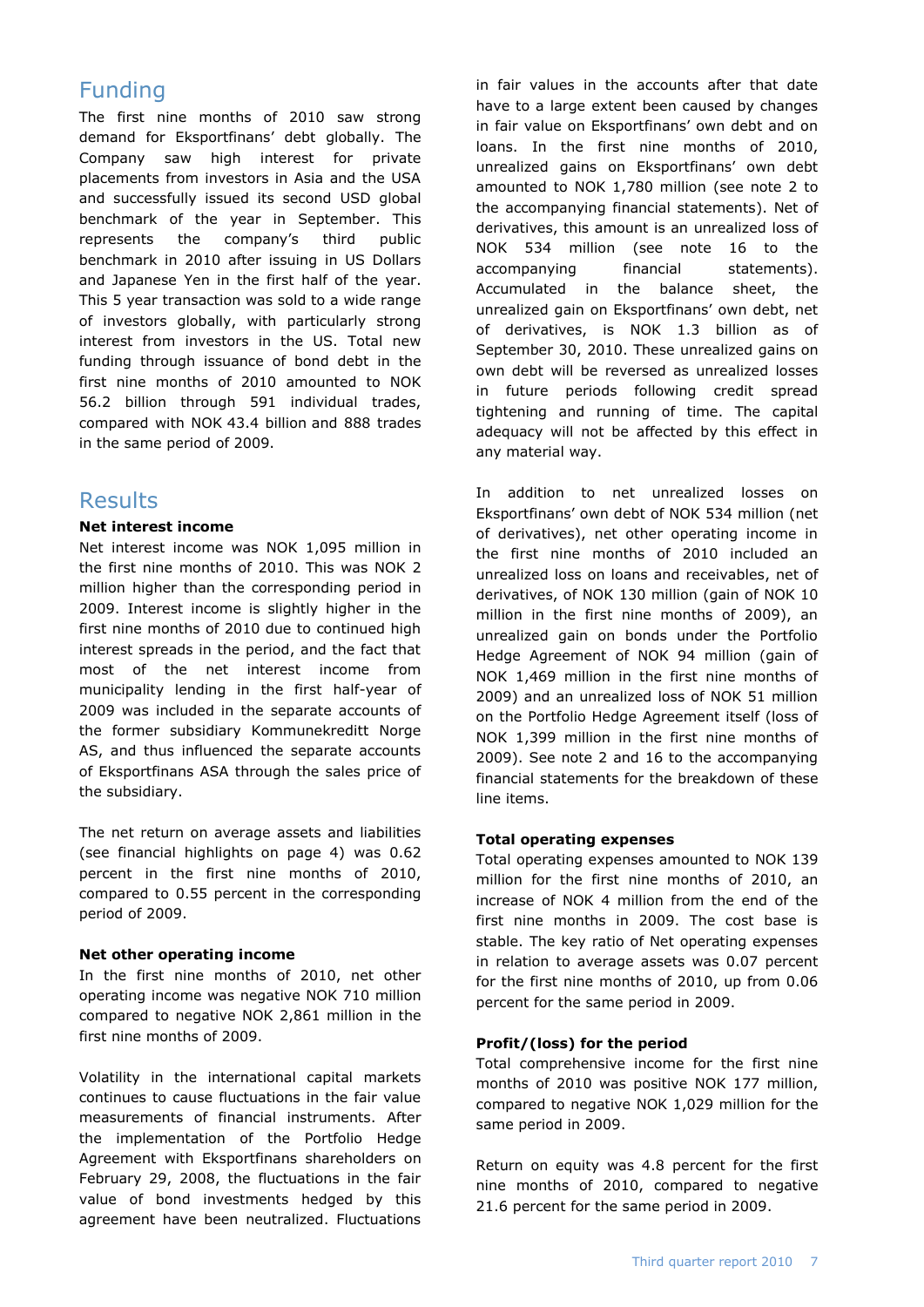Profit from continuing operations was positive NOK 177 million for the period ending September 30, 2010, compared to negative NOK 1,370 million for the same period in 2009. The non-IFRS measure of profit from continuing operations excluding unrealized gains and losses on financial instruments, and the corresponding return on equity, is shown in the table on page 8. These calculations may be of interest to investors because they assess the performance of the underlying business operations without the volatility caused by fair value fluctuations, including specifically the reversal of previously recognized unrealized gains on Eksportfinans' own debt.

Profit excluding unrealized gains and losses amounted to NOK 648 million for the first nine months of 2010. This was a decrease of NOK 155 million compared to the same period of 2009. The reduction was mainly due to a reduction in net realized gains/losses in the second and third quarter of 2010 (see note 2 and 16 to the accompanying financial statements) related to termination of swap agreements and last year's recognized gains related to Icelandic banks (see table below).

| 2009<br>(1, 453) | nine months<br>2010<br>177 | 2009<br>(1,029) |
|------------------|----------------------------|-----------------|
|                  |                            |                 |
|                  |                            |                 |
|                  |                            |                 |
|                  |                            |                 |
| 0                | 0                          | (341)           |
| 2,411            | 655                        | 2,926           |
| 4                | 0                          | 92              |
|                  |                            | (845)           |
| 280              | 648                        | 803             |
|                  |                            |                 |
|                  | (674)                      | (183)           |

1) Reversal of previously recognized loss (at exchange rates applicable at September 30, 2010)

2) 28 percent of the unrealized items above

#### Balance sheet

Total assets amounted to NOK 232.2 billion at September 30, 2010, compared to NOK 225.3 billion at year-end 2009 and NOK 234.3 billion at September 30, 2009.

Debt incurred by issuing commercial paper and bonds was NOK 198.1 billion at September 30, 2010. The corresponding figure at December 31, 2009 was NOK 197.6 billion and NOK 200.1 billion at September 30, 2009.

The capital adequacy ratio was 14.4 percent at September 30, 2010, compared to 13.3 percent at December 31, 2009 and 13.5 percent at September 30, 2009. The core capital adequacy ratio was 10.3 percent at September 30, 2010, compared to 9.7 percent at December 31, 2009 and 9.8 percent at September 30, 2009. From year-end 2009, there has been a decrease in risk-weighted assets mainly due to the repayment of the KLP exposure.

Oslo, November 11, 2010 EKSPORTFINANS ASA The Board of Directors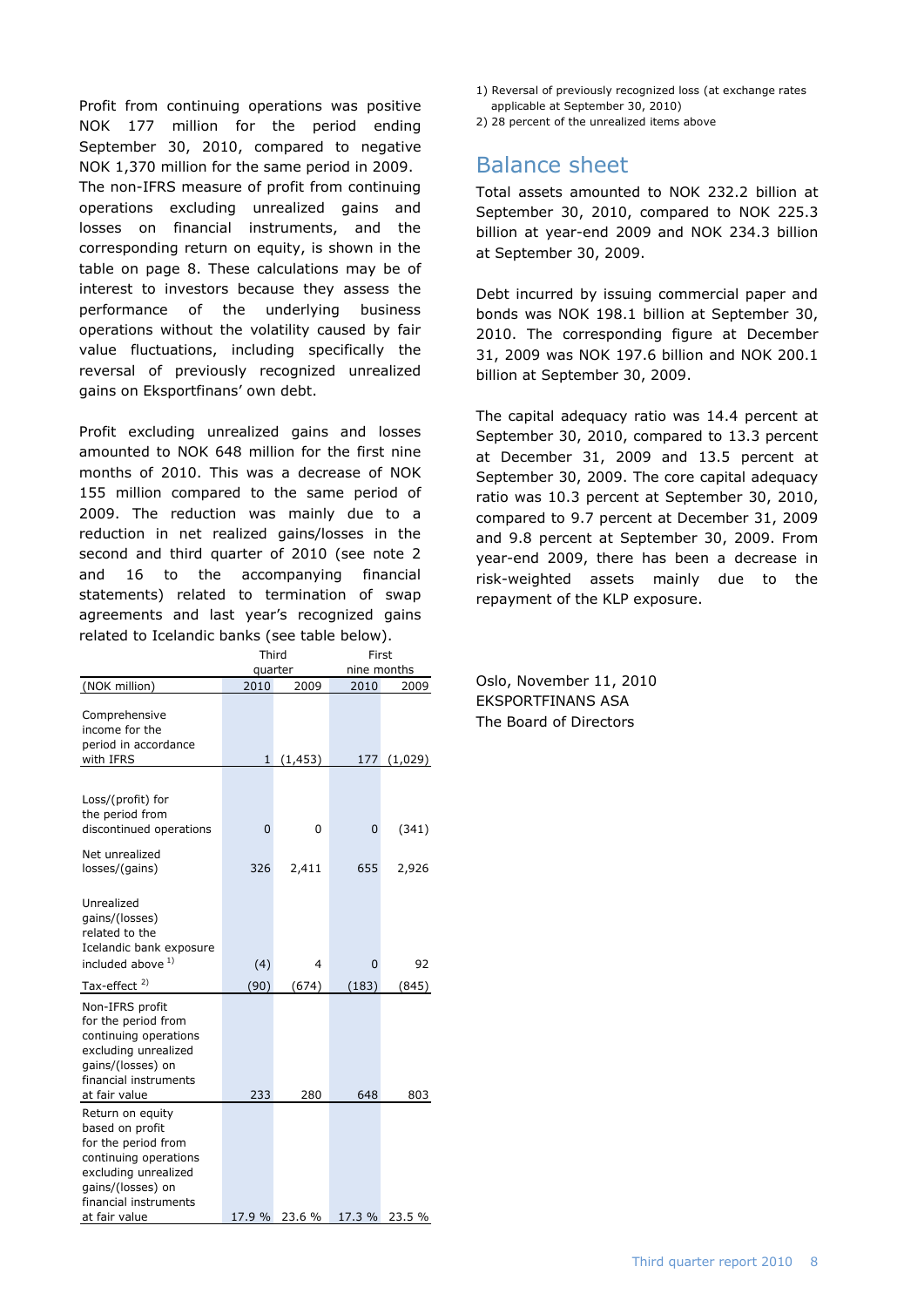# Condensed statement of comprehensive income (Eksportfinans ASA)

Figures for interim periods are unaudited.

|                                               | Third quarter  |                |              | First nine months |             |  |
|-----------------------------------------------|----------------|----------------|--------------|-------------------|-------------|--|
| (NOK million)                                 | 2010           | 2009           | 2010         | 2009              | <b>Note</b> |  |
| Interest and related income                   | 1,517          | 1,562          | 4,367        | 5,803             |             |  |
| Interest and related expenses                 | 1,116          | 1,149          | 3,272        | 4,710             |             |  |
| <b>Net interest income</b>                    | 401            | 413            | 1,095        | 1,093             |             |  |
|                                               |                |                |              |                   |             |  |
| Commissions and                               |                |                |              |                   |             |  |
| income related to banking services            | $\Omega$       | $\mathbf{0}$   | $\mathbf{1}$ | $\mathbf{1}$      |             |  |
| Commissions and                               |                |                |              |                   |             |  |
| expenses related to banking services          | 2              | $\overline{2}$ | 5            | 6                 |             |  |
| Net gains/(losses)                            |                |                |              |                   |             |  |
| on financial instruments at fair value        | (358)          | (2, 395)       | (711)        | (2,867)           | 2           |  |
| Other income                                  | $\overline{2}$ | 3              | 5            | 11                |             |  |
| Net other operating income                    | (358)          | (2, 394)       | (710)        | (2,861)           |             |  |
| <b>Total operating income</b>                 | 43             | (1,981)        | 385          | (1,768)           |             |  |
| Salaries and other administrative expenses    | 34             | 30             | 113          | 110               |             |  |
| Depreciation                                  | 5              | 5              | 17           | 14                |             |  |
| Other expenses                                | 3              | 2              | 9            | 11                |             |  |
| Impairment charges on loans at amortized cost | $\Omega$       | 0              | 0            | 0                 |             |  |
| <b>Total operating expenses</b>               | 42             | 37             | 139          | 135               |             |  |
|                                               |                |                |              |                   |             |  |
| Pre-tax operating profit/(loss)               | $\mathbf{1}$   | (2,018)        | 246          | (1,903)           |             |  |
| <b>Taxes</b>                                  | $\overline{0}$ | (565)          | 69           | (533)             |             |  |
| Profit/(loss)                                 |                |                |              |                   |             |  |
| for the period from continuing operations     | 1              | (1, 453)       | 177          | (1, 370)          |             |  |
| Profit/(loss)                                 |                |                |              |                   |             |  |
| for the period from discontinued operations   |                |                |              | 341               | 15          |  |
| Other comprehensive income                    | $\overline{0}$ | $\Omega$       | $\Omega$     | $\Omega$          |             |  |
| <b>Total comprehensive income</b>             | 1              | (1, 453)       | 177          | (1,029)           |             |  |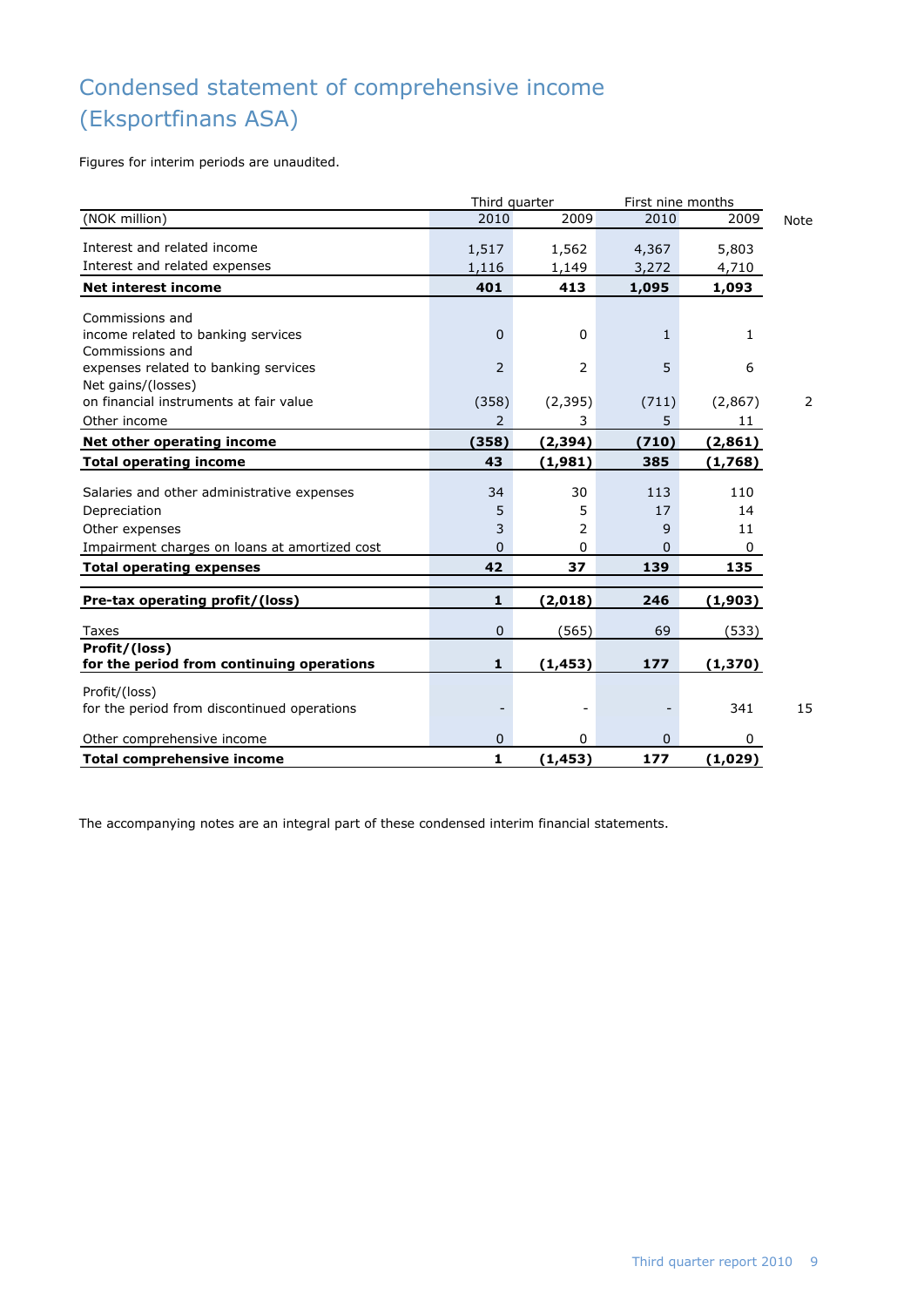# Condensed balance sheet (Eksportfinans ASA)

Figures for interim periods are unaudited.

| (NOK million)                                      | 30.09.10 | 31.12.09 | 30.09.09 | Note    |
|----------------------------------------------------|----------|----------|----------|---------|
| Loans and receivables due from credit institutions | 46,642   | 64,126   | 68,035   | 4, 6, 7 |
| Loans and receivables due from customers           | 78,471   | 66,677   | 63,866   | 5, 6, 7 |
| Securities                                         | 83,076   | 76,090   | 79,396   | 8       |
| <b>Financial derivatives</b>                       | 14,658   | 14,344   | 13,673   |         |
| Deferred tax asset                                 | 29       | 0        | 0        |         |
| Intangible assets                                  | 21       | 26       | 25       |         |
| Fixed assets and investment property               | 207      | 208      | 209      | 9       |
| Other assets                                       | 9,114    | 3,783    | 9,130    | 10      |
| <b>Total assets</b>                                | 232,218  | 225,254  | 234,334  |         |
|                                                    |          |          |          |         |
| Deposits by credit institutions                    | 42       | 38       | 35       |         |
| Borrowings through the issue of securities         | 198,132  | 197,634  | 200,050  | 11      |
| Financial derivatives                              | 19,492   | 14,810   | 22,057   |         |
| Taxes payable                                      | 254      | 73       | 341      |         |
| Deferred tax liabilities                           | $\Omega$ | 157      | 193      |         |
| Other liabilities                                  | 7,234    | 5,124    | 3,806    | 12      |
| Accrued expenses and provisions                    | 99       | 89       | 90       |         |
| Subordinated debt                                  | 1,655    | 1,502    | 1,530    |         |
| Capital contribution securities                    | 426      | 419      | 391      |         |
| <b>Total liabilities</b>                           | 227,334  | 219,846  | 228,493  |         |
|                                                    |          |          |          |         |
| Share capital                                      | 2,771    | 2,771    | 2,771    |         |
| Share premium reserve                              | 177      | 177      | 177      |         |
| Reserve for unrealized gains                       | 403      | 403      | 3,104    |         |
| Other equity                                       | 1,357    | 2,057    | 818      |         |
| Comprehensive income for the period                | 177      | 0        | (1,029)  |         |
| <b>Total shareholders' equity</b>                  | 4,884    | 5,408    | 5,841    |         |
| Total liabilities and shareholders' equity         | 232,218  | 225,254  | 234,334  |         |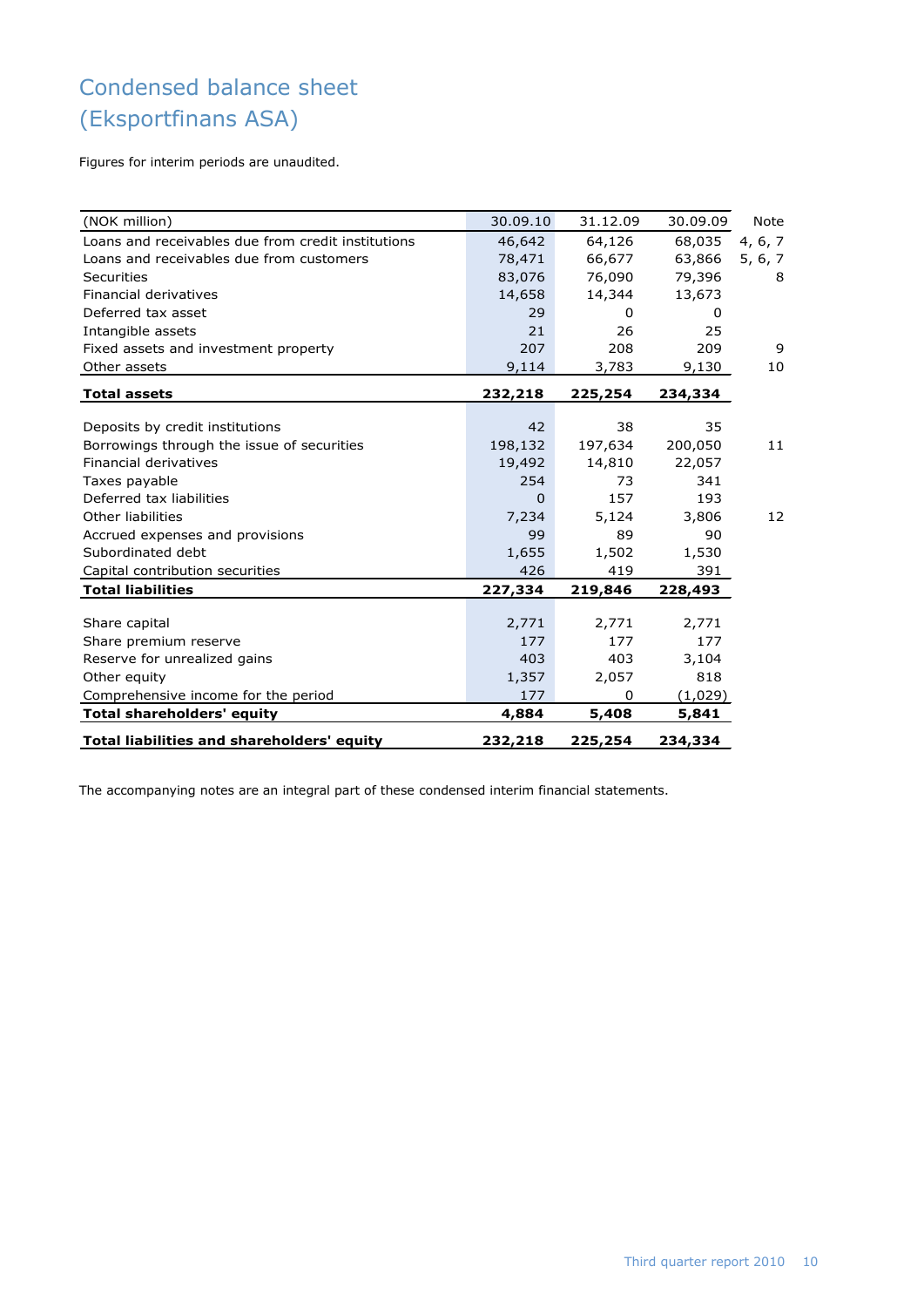# Condensed statement of changes in equity (Eksportfinans ASA)

Figures for interim periods are unaudited.

|                              |                 | Share                 | Reserve      |            | Compre-    |         |
|------------------------------|-----------------|-----------------------|--------------|------------|------------|---------|
|                              | Share           | premium               | unrealized   | Other      | hensive    | Total   |
| (NOK million)                | capital $^{1)}$ | reserve <sup>1)</sup> | gains $1, 2$ | equity $2$ | income $2$ | equity  |
|                              |                 |                       |              |            |            |         |
| Equity at January 1, 2009    | 2,771           | 177                   | 3,104        | 818        | 0          | 6,870   |
|                              |                 |                       |              |            |            |         |
| Total comprehensive          |                 |                       |              |            |            |         |
| income for the period        | 0               | 0                     | 0            | 0          | (1,029)    | (1,029) |
| Equity at September 30, 2009 | 2,771           | 177                   | 3,104        | 818        | (1,029)    | 5,841   |
|                              |                 |                       |              |            |            |         |
| Equity at January 1, 2010    | 2,771           | 177                   | 403          | 2,057      | 0          | 5,408   |
|                              |                 |                       |              |            |            |         |
| Total comprehensive          |                 |                       |              |            |            |         |
| income for the period        | 0               | 0                     | 0            | 0          | 177        | 177     |
| Dividends paid               | 0               | 0                     | O            | (700)      | 0          | (700)   |
| Equity at September 30, 2010 | 2,771           | 177                   | 403          | 1,357      | 177        | 4,884   |

1) Restricted equity that cannot be paid out to the owners without a resolution to reduce the share capital in accordance with the Public Limited Companies Act under Norwegian law.

2) The allocation of income for the period between the reserve for unrealized gains and other equity is performed at year-end. Preliminary calculations based on the condensed interim financial statements as of September 30, 2010, show that if the allocation was performed at this date, it would have reduced the reserve for unrealized gains by NOK 337 million and increased other equity by NOK 514 million. The closing balances would have been NOK 66 million for the reserve for unrealized gains, and NOK 1,871 million for other equity.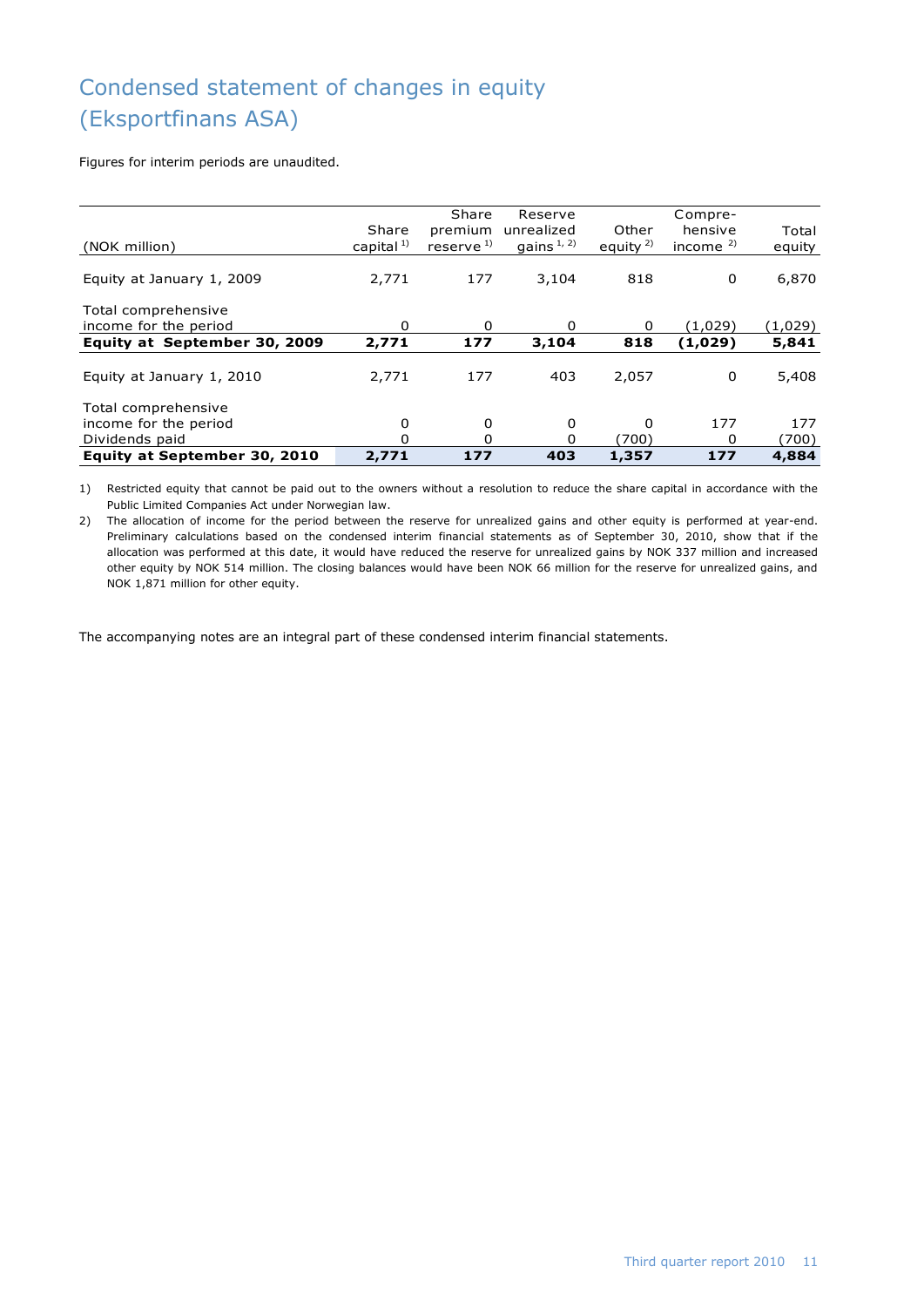# Condensed cash flow statement (Eksportfinans ASA)

Figures for interim periods are unaudited.

|                                                                                                                    | First nine months   |                     |
|--------------------------------------------------------------------------------------------------------------------|---------------------|---------------------|
| (NOK million)                                                                                                      | 2010                | 2009                |
| Pre-tax operating profit from continuing operations                                                                | 246                 | (1,903)             |
| Provided by operating activities:                                                                                  |                     |                     |
| Accrual of contribution from the Norwegian government<br>Unrealized losses (reversal of unrealized losses)         | (708)               | (271)               |
| on financial instruments at fair value through profit or loss<br>Realized losses on                                | 656                 | 2,708               |
| financial instruments at fair value through profit or loss [non-cash item]                                         | 82                  | 0                   |
| Depreciation                                                                                                       | 17                  | 14                  |
| Disbursement of loans <sup>1)</sup><br>Principal collected on loans <sup>2)</sup>                                  | (21, 237)<br>21,811 | (66, 514)<br>75,319 |
| Purchase of financial investments (trading)<br>Proceeds from sale or redemption of financial investments (trading) | (42,062)            | (33,709)            |
| Contribution paid by the Norwegian government                                                                      | 28,113<br>332       | 41,672<br>152       |
| Taxes paid                                                                                                         | (74)                | (94)                |
|                                                                                                                    |                     |                     |
| Changes in:<br>Accrued interest receivable                                                                         | 1,466               | 120                 |
| Other receivables                                                                                                  | (4, 954)            | 1,326               |
| Accrued expenses and other liabilities                                                                             | 392                 | (3, 355)            |
| Net cash generated from/(used in) operating activities                                                             | (15, 920)           | 15,465              |
|                                                                                                                    |                     |                     |
| Purchase of financial investments                                                                                  | (3,817)             | (842)               |
| Proceeds from sale or redemption of financial investments<br>Net cash flow from financial derivatives              | 13,055<br>10,762    | 4,876<br>(9, 567)   |
| Purchases of fixed assets                                                                                          | (12)                | (5)                 |
| Net cash generated from/(used in) investing activities                                                             | 19,988              | (5, 538)            |
|                                                                                                                    |                     |                     |
| Change in debt to credit institutions                                                                              | 3                   | (234)               |
| Proceeds from issuance of commercial paper debt                                                                    | 243,448             | 194,284             |
| Repayments of commercial paper debt                                                                                | (239, 334)          | (184, 320)          |
| Proceeds from issuance of bond debt                                                                                | 56,219              | 43,438              |
| Principal payments on bond debt                                                                                    | (65, 409)           | (64, 768)           |
| Dividends paid<br>Net cash generated from/(used in) financing activities                                           | (700)<br>(5, 773)   | 0<br>(11,600)       |
|                                                                                                                    |                     |                     |
| Net change in cash and cash equivalents <sup>3)</sup>                                                              | (1,705)             | (1, 673)            |
| Cash and cash equivalents at beginning of period                                                                   | 4,523               | 6,667               |
| Effect of exchange rates on cash and cash equivalents                                                              | (4)                 | (873)               |
| Net change in cash and cash equivalents from discontinued operations <sup>4)</sup>                                 | $\overline{0}$      | 859                 |
| Cash and cash equivalents <sup>3)</sup> at end of period                                                           | 2,814               | 4,980               |

1) Of NOK 66.5 billion in the first nine months of 2009, NOK 45.3 billion is related to funding of Kommunekreditt Norge AS and other municipal-related disbursements after the sale of the subsidiary.

2) Of NOK 75.3 billion in the first nine months of 2009, NOK 44.5 billion is related to repayment from Kommunekreditt Norge AS in relation to the sale of the subsidiary.

3) Cash equivalents are defined as bank deposit with maturity of less than 3 months.

4) Cash flows from discontinued operations for 2009 are related to investing activities, as they represent the net cash flow effect from losing control of the subsidiary.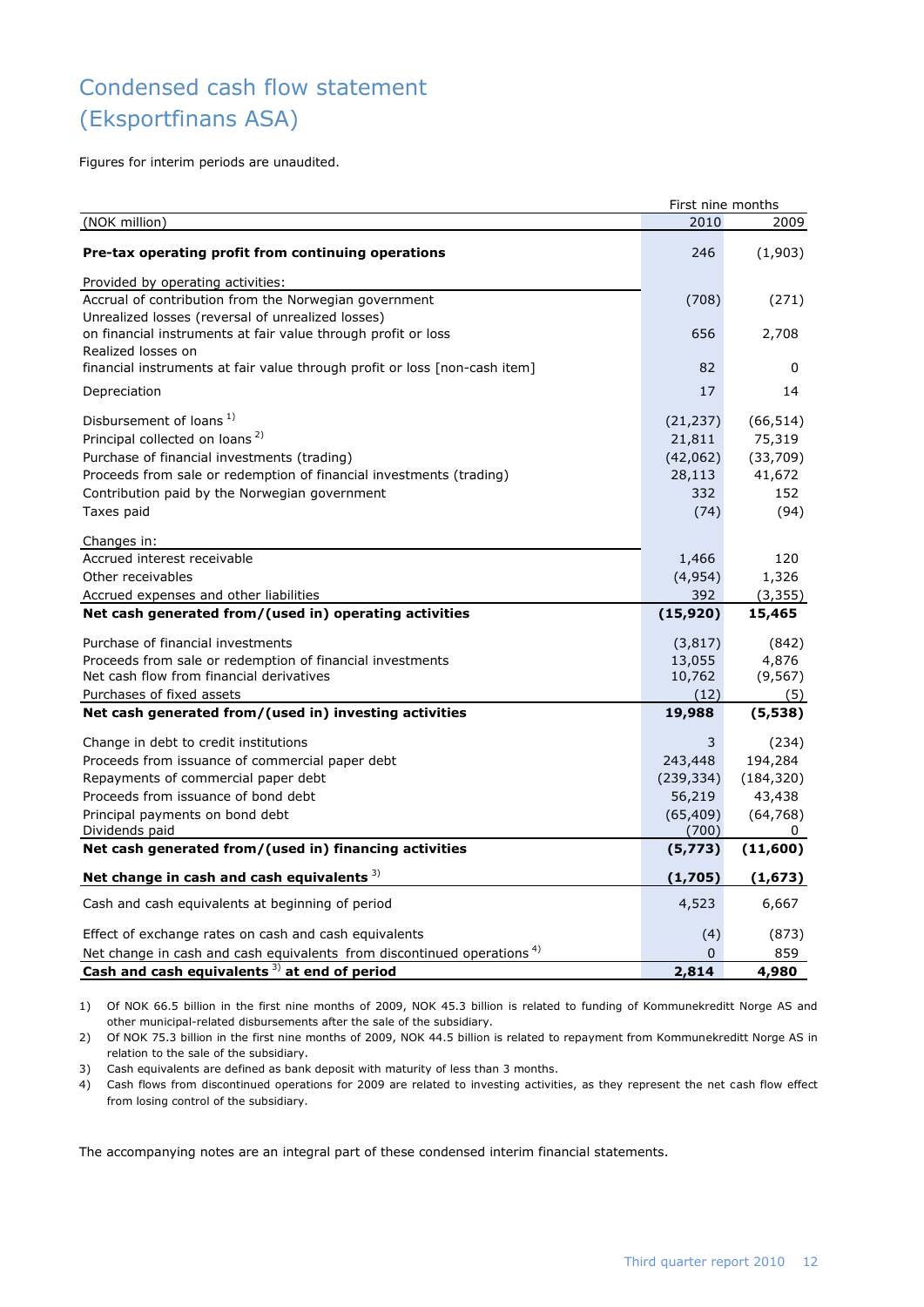# Notes to the condensed interim financial statements

## 1. Accounting principles

Eksportfinans' first nine months condensed interim financial statements have been presented in accordance with International Financial Reporting Standards – (**IFRS**), in line with both IFRS as adopted by the European Union (**EU**) and IFRS as issued by the International Accounting Standards Board (**IASB**). The condensed interim financial statements have been prepared in accordance with IAS 34, Interim Financial Reporting.

The accounting policies and methods of computation applied in the preparation of these condensed interim financial statements are the same as in Eksportfinans' annual financial statements of 2009, as approved for issue by the Board of Directors on March 2, 2010. These policies have been consistently applied to all the periods presented.

Figures for interim periods are unaudited.

## 2. Net gains/(losses) on financial instruments at fair value

|                                                          | Third quarter |          | First nine months |           |  |
|----------------------------------------------------------|---------------|----------|-------------------|-----------|--|
| (NOK million)                                            | 2010          | 2009     | 2010              | 2009      |  |
| Securities                                               | 2             | 0        | 11                | 1         |  |
| Financial derivatives                                    | (44)          | (14)     | (127)             | (51)      |  |
| Foreign currencies                                       | (1)           | (6)      | 2                 | (13)      |  |
| Other financial instruments at fair value                | 11            | 36       | 58                | 122       |  |
| Net realized gains/(losses)                              | (32)          | 16       | (56)              | 59        |  |
|                                                          |               |          |                   |           |  |
| Loans and receivables                                    | 116           | 35       | (79)              | (13)      |  |
| Securities <sup>1)</sup>                                 | 429           | 351      | 261               | 1,377     |  |
| Financial derivatives <sup>2) 3)</sup>                   | 3,196         | (2,688)  | (2,614)           | (11, 487) |  |
| Commercial paper debt 3)                                 | (3)           | 22       | 2                 | 74        |  |
| Bond debt $3)$                                           | (4,071)       | (76)     | 1,792             | 7,065     |  |
| Subordinated debt and capital contribution securities 3) | 3             | (29)     | (14)              | 129       |  |
| Foreign currencies                                       | 5             | (25)     | 8                 | (84)      |  |
| Other                                                    | (1)           | (1)      | (11)              | 13        |  |
| Net unrealized gains/(losses)                            | (326)         | (2, 411) | (655)             | (2,926)   |  |
|                                                          |               |          |                   |           |  |
| Net realized and unrealized gains/(losses)               | (358)         | (2, 395) | (711)             | (2,867)   |  |

#### 1) Net unrealized gains/(losses) on securities

|                                                               |      | Third quarter | First nine months |      |
|---------------------------------------------------------------|------|---------------|-------------------|------|
| (NOK million)                                                 | 2010 | 2009          | 2010              | 2009 |
| Securities held for trading                                   | 329  | 184           |                   | 741  |
| Securities designated as at fair value at initial recognition | 100  | 167           | 184               | 636  |
| Total                                                         | 429  | 35:           | 261               |      |

2) The Portfolio Hedge Agreement entered into in March 2008, further described in note 14 of this report, is included with a loss of NOK 51 million as of September 30, 2010 and a loss of NOK 1,399 million as of September 30, 2009.

3) In the first nine months of 2010, Eksportfinans had an unrealized gain of NOK 1,780 million (NOK 7,268 million in the first nine months of 2009) on its own debt.

See note 16 for a presentation of the above table through the eyes of management.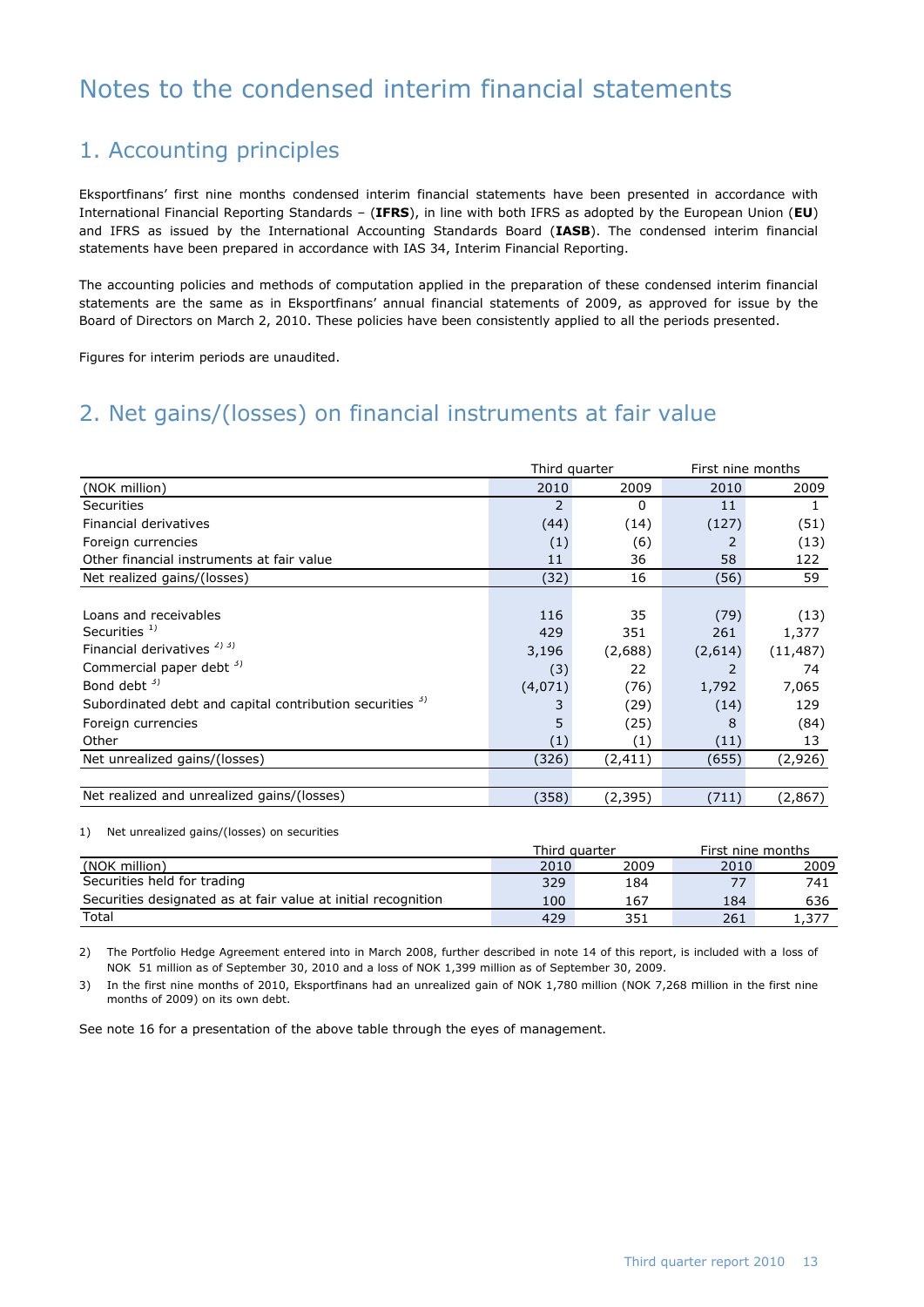# 3. Capital adequacy

Capital adequacy is calculated in accordance with the Basel II regulations in force from the Norwegian Banking, Insurance and Securities Commission. The Company has adopted the standardized approach to capital requirements. For the Company, this implies that the difference in risk-weighted value between the Basel I and II regulations is mainly due to operational risk. The capital adequacy minimum requirement is 8 percent of total risk-weighted value.

| (NOK million)             | 30.09.2010  |          | 31.12.2009 |          | 30.09.2009  |          |
|---------------------------|-------------|----------|------------|----------|-------------|----------|
|                           |             | Risk-    |            | Risk-    |             | Risk-    |
|                           | <b>Book</b> | weighted | Book       | weighted | <b>Book</b> | weighted |
|                           | value       | value    | value      | value    | value       | value    |
| Total assets              | 232,218     | 34,556   | 225,254    | 35,964   | 234,334     | 38,251   |
| Off-balance sheet items   |             | 490      |            | 465      |             | 446      |
| Operational risk          |             | 2,689    |            | 2,689    |             | 401      |
| Total currency risk       |             | 92       |            | 162      |             | 124      |
| Total risk-weighted value |             | 37,827   |            | 39,280   |             | 39,222   |

#### **The Company's eligible regulatory capital**

| (NOK million                           |            |        |            |          |            |         |
|----------------------------------------|------------|--------|------------|----------|------------|---------|
| and in percent of risk-weighted value) | 30.09.2010 |        | 31.12.2009 |          | 30.09.2009 |         |
| Core capital $1$                       | 3,907      | 10.3%  | 3,819      | $9.7\%$  | 3,859      | 9.8%    |
| Additional capital <sup>2)</sup>       | 1,535      | 4.1%   | 1,418      | $3.6 \%$ | 1.448      | $3.7\%$ |
| Total regulatory capital               | 5,442      | 14.4 % | 5,237      | 13.3 %   | 5,307      | 13.5 %  |

1) Includes share capital, other equity, elements of capital contribution securities and other deductions and additions in accordance with the Norwegian capital adequacy regulations.

2) Includes subordinated debt, the elements of capital contribution securities not included in core capital and other deductions/additions in accordance with the Norwegian capital adequacy regulations.

## 4. Loans and receivables due from credit institutions

| (NOK million)                                          | 30.09.10 | 31.12.09 | 30.09.09 |
|--------------------------------------------------------|----------|----------|----------|
| Cash and cash equivalents <sup>1)</sup>                | 2,814    | 4,524    | 4,980    |
| Other bank deposits and claims on banks                | 1,415    | 3,680    | 3,042    |
| Loan to KLP Kreditt AS (also included in note 6)       | 17,176   | 30,058   | 34,352   |
| Loans to other credit institutions,                    |          |          |          |
| nominal amount (also included in note 6) $2$           | 25,784   | 26,325   | 26,062   |
| Accrued interest and adjustment to fair value on loans | (547)    | (461)    | (401)    |
| Total                                                  | 46,642   | 64,126   | 68,035   |

1) Cash equivalents are defined as bank deposit with maturity less than 3 months.

2) The Company has acquired certain loan agreements from banks for which the selling bank provides a repayment guarantee, therefore retaining the credit risk of the loans. Under IFRS these loans classify as loans to credit institutions.

### 5. Loans to customers

| (NOK million)                                          | 30.09.10 | 31.12.09 | 30.09.09 |
|--------------------------------------------------------|----------|----------|----------|
| Loans due from customers,                              |          |          |          |
| nominal amount (also included in note 6)               | 77,619   | 65,819   | 63,063   |
| Accrued interest and adjustment to fair value on loans | 852      | 858      | 803      |
| Total                                                  | 78,471   | 66,677   | 63,866   |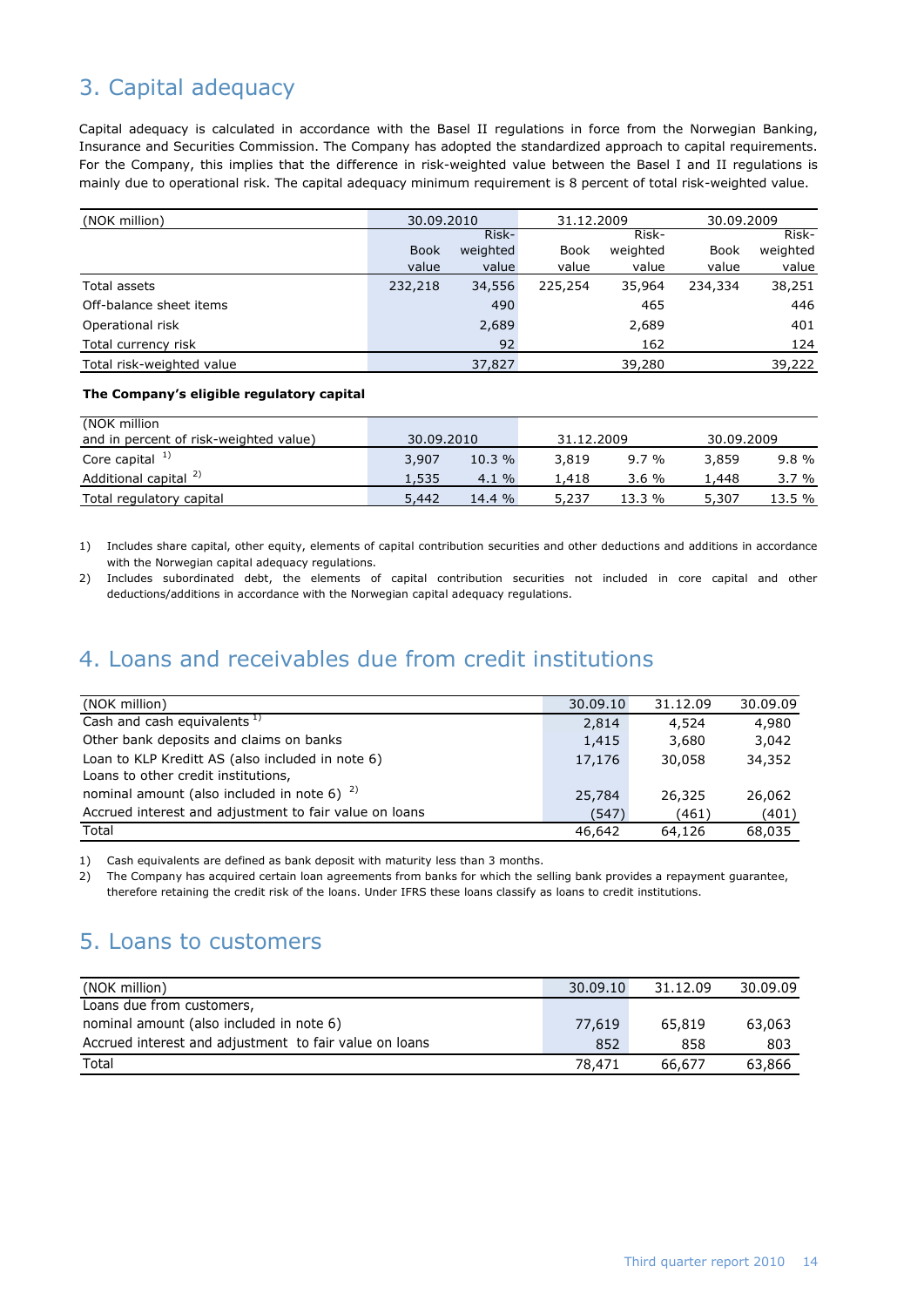## 6. Total loans

Nominal amounts related to loans due from credit institutions and customers, respectively, from the two previous tables are included in the following analysis.

| (NOK million)                                        | 30.09.10 | 31.12.09 | 30.09.09 |
|------------------------------------------------------|----------|----------|----------|
| Loan to KLP Kreditt AS                               | 17,176   | 30,058   | 34,352   |
| Loans due from other credit institutions             | 25,784   | 26,325   | 26,062   |
| Loans due from credit institutions                   | 42,960   | 56,383   | 60,414   |
| Loans due from customers                             | 77,619   | 65,819   | 63,063   |
| Total nominal amount                                 | 120,579  | 122,202  | 123,477  |
|                                                      |          |          |          |
| Commercial loans                                     | 83,284   | 83,374   | 86,628   |
| Government-supported loans                           | 37,295   | 38,828   | 36,849   |
| Total nominal amount                                 | 120,579  | 122,202  | 123,477  |
|                                                      |          |          |          |
| Capital goods                                        | 30,959   | 28,347   | 28,522   |
| Ships                                                | 43,769   | 36,376   | 32,303   |
| Export-related and international activities *)       | 17,949   | 16,652   | 17,315   |
| Direct loans to Norwegian local government sector    | 5,734    | 5,778    | 5,994    |
| Loan to KLP Kreditt AS                               | 17,176   | 30,058   | 34,352   |
| Municipal-related loans to other credit institutions | 4,943    | 4,943    | 4,943    |
| Loans to employees                                   | 49       | 48       | 48       |
| Total nominal amount                                 | 120,579  | 122,202  | 123,477  |

\*) Export-related and international activities consist of loans to the following categories of borrowers:

| (NOK million)                    | 30.09.10 | 31.12.09 | 30.09.09 |
|----------------------------------|----------|----------|----------|
| Banking and finance              | 7,449    | 8,260    | 8,392    |
| Real estate management           | 5,190    | 5,237    | 5,263    |
| Consumer goods                   | 3,895    | 3,052    | 3,083    |
| Renewable energy                 | 1,100    | 0        | 0        |
| Aviation and shipping            | 263      | 40       | 83       |
| Oil and gas                      | 23       | 25       | 430      |
| Aluminum, chemicals and minerals | 3        | 8        | 9        |
| Engineering and construction     |          |          | 25       |
| Other categories                 | 25       | 29       | 30       |
| Total nominal amount             | 17,949   | 16,652   | 17,315   |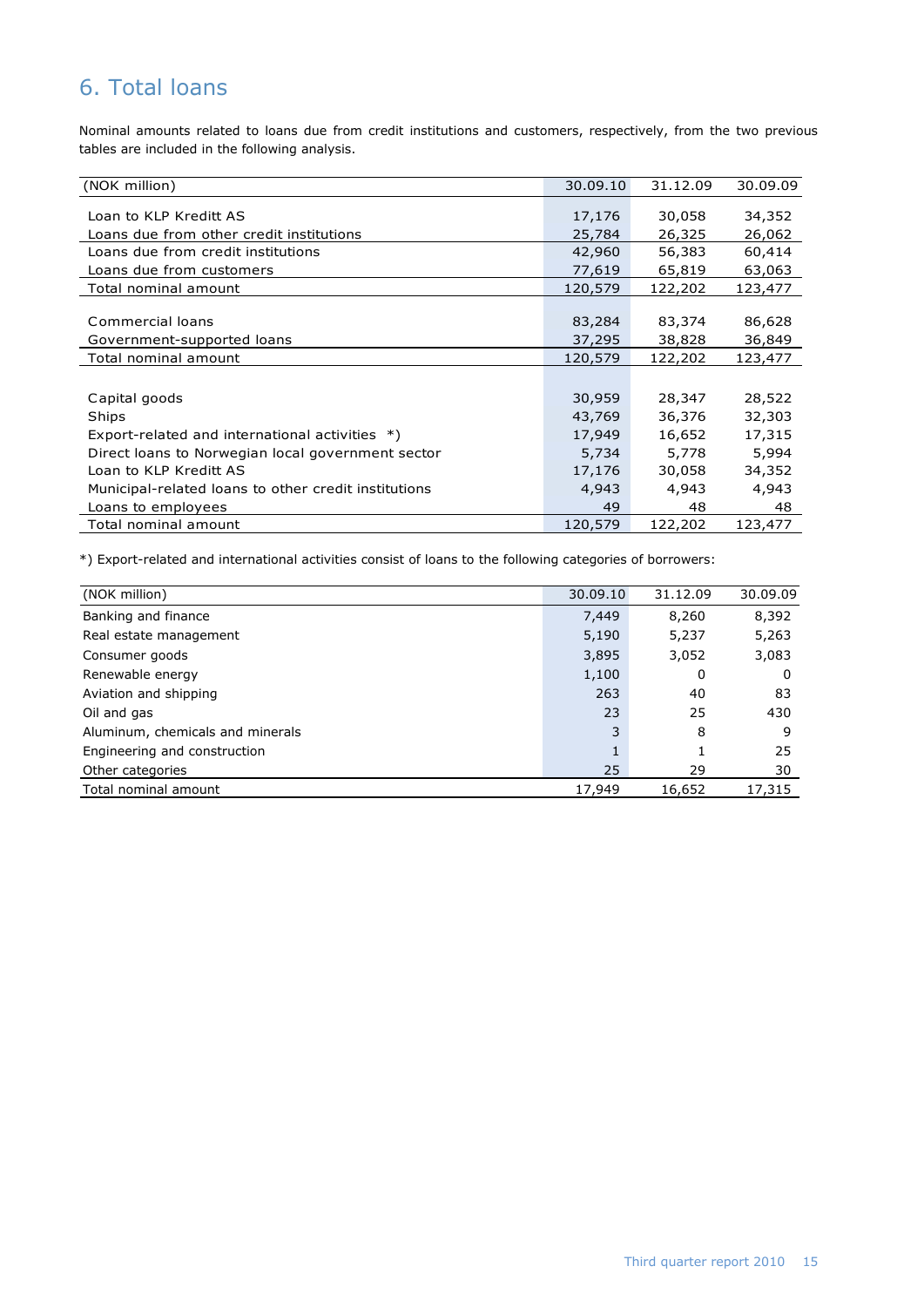# 7. Loans past due or impaired

| (NOK million)                                                                          | 30.09.10 | 31.12.09 | 30.09.09 |
|----------------------------------------------------------------------------------------|----------|----------|----------|
| Interest and principal installment 1-30 days past due                                  |          | 5        | 10       |
| Not matured principal                                                                  |          |          |          |
| on loans with payments 1-30 days past due                                              |          | 12       | 46       |
| Interest and principal installment 31-90 days past due<br>Not matured principal        | 77       | 7        | 6        |
| on loans with payments 31-90 days past due                                             | 1,142    | 47       | 20       |
| Interest and principal installment more than 90 days past due<br>Not matured principal | 428      | 417      | 435      |
| on loans with payments more than 90 days past due                                      | 453      | 58       | 117      |
| Total loans that are past due                                                          | 2,102    | 546      | 634      |
|                                                                                        |          |          |          |
| Relevant collateral or guarantees received *)                                          | 1,692    | 137      | 164      |
| Estimated impairments on loans valued at amortized cost                                | $\Omega$ | 0        | 0        |

 A total of NOK 410 million relates to exposure towards Icelandic banks as of September 30, 2010, and are as of the balance sheet date not considered guaranteed in a satisfactory manner. These loans are measured at fair value at each balance sheet date. The change in fair value in the period is reflected in the line item 'Net gains/losses on financial instruments at fair value' Apart from the fair value adjustments already recognized in the income statement, related to the exposure towards the Icelandic banks discussed above, the Company considers all other receivables to be secured in a satisfactory manner. For these transactions, amounting to NOK 1,692 million, the Norwegian Government, through the Guarantee Institute for Export Credit (**GIEK**), guarantees approximately 78 percent of the amounts in default. The remaining 22 percent are guaranteed by private banks, most of them operating in Norway. Claims have already been submitted in accordance with the guarantees.

#### 8. Securities

| (NOK million)                                          | 30.09.10 | 31.12.09 | 30.09.09 |
|--------------------------------------------------------|----------|----------|----------|
| Trading portfolio                                      | 59,074   | 46.131   | 46.722   |
| Other securities at fair value through profit and loss | 24,002   | 29.959   | 32,674   |
| Total                                                  | 83,076   | 76,090   | 79,396   |

## 9. Fixed assets and investment property

| (NOK million)                 | 30.09.10 | 31.12.09 | 30.09.09 |
|-------------------------------|----------|----------|----------|
| Buildings and land at own use | 128      | 127      | 129      |
| Investment property           | 71       | 71       |          |
| Total building and land       | 199      | 198      | 201      |
| Other fixed assets            |          | 10       |          |
| Total                         | 207      | 208      | 209      |

#### 10. Other assets

| (NOK million)                                                | 30.09.10 | 31.12.09 | 30.09.09 |
|--------------------------------------------------------------|----------|----------|----------|
| Interim account 108-Agreement                                | 794      | 800      | 677      |
| Cash collateral provided                                     | 8,228    | 2,975    | 8,437    |
| Delayed payment, securities not delivered from our custodian | 72       |          |          |
| Other                                                        | 20       |          | 15       |
| Total                                                        | 9.114    | 3,783    | 9,130    |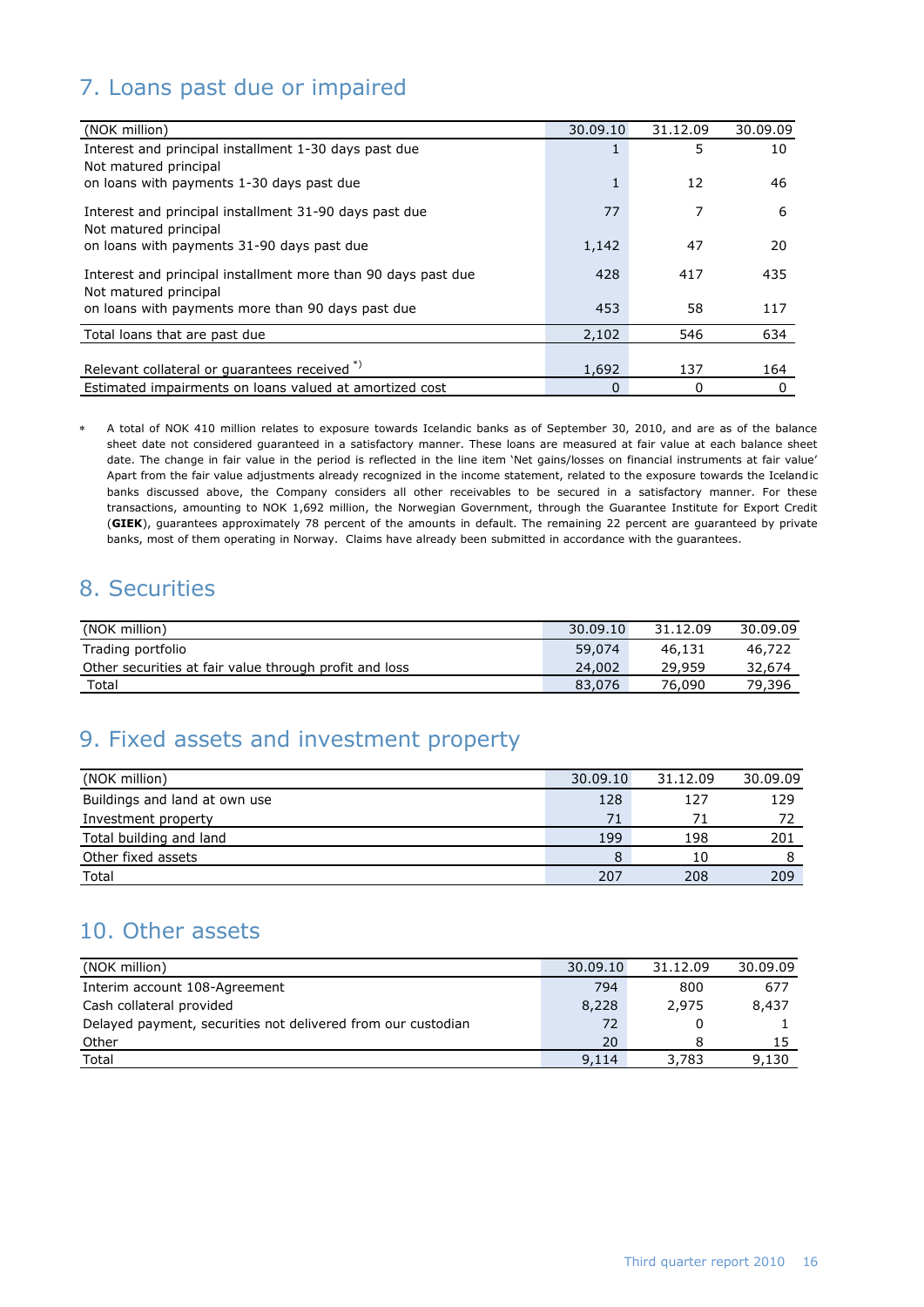## 11. Borrowings through the issue of securities

| (NOK million)                                         | 30.09.10 | 31.12.09 | 30.09.09  |
|-------------------------------------------------------|----------|----------|-----------|
| Commercial paper debt                                 | 23,376   | 19,074   | 38,303    |
| Bond debt                                             | 190,663  | 191.153  | 178,289   |
| Accrued interest and adjustment to fair value on debt | (15.907) | (12.593) | (16, 542) |
| Total                                                 | 198,132  | 197,634  | 200,050   |

## 12. Other liabilities

| (NOK million)                                              | 30.09.10 | 31.12.09 | 30.09.09 |
|------------------------------------------------------------|----------|----------|----------|
| Grants to mixed credits                                    | 315      | 309      | 322      |
| Cash collateral received                                   | 6,810    | 4,786    | 3,428    |
| Delayed payment, securities not delivered to our custodian |          |          | 10       |
| Other short-term liabilities                               | 109      | 29       | 46       |
| Total                                                      | 7.234    | 5.124    | 3,806    |

# 13. Segment information

The Company is divided into three business areas, export lending, municipal lending and securities. After the sale of Kommunekreditt Norge AS, municipal lending consists of loans to KLP Kreditt AS, in addition to loans directly to municipalities and municipal-related loans to savings banks that were purchased from Kommunekreditt Norge AS in connection with the sale of the subsidiary. The Company also has a treasury department, responsible for the Company's funding. Income and expenses related to treasury are divided between the three business areas. The segment information is in line with the management reporting.

|                                                                                          |                   | Municipal lending<br>Export lending |              | <b>Securities</b> |          |                   |
|------------------------------------------------------------------------------------------|-------------------|-------------------------------------|--------------|-------------------|----------|-------------------|
|                                                                                          | First nine months |                                     |              | First nine months |          | First nine months |
| (NOK million)                                                                            | 2010              | 2009                                | 2010         | $2009^{5}$        | 2010     | 2009              |
| Net interest income $1$                                                                  | 539               | 462                                 | 154          | 139               | 402      | 492               |
| Commissions                                                                              |                   |                                     |              |                   |          |                   |
| and income related to banking services $2$                                               | $\mathbf{1}$      | $\mathbf{1}$                        | $\Omega$     | $\Omega$          | $\Omega$ | $\Omega$          |
| Net gains/(losses)                                                                       |                   |                                     |              |                   |          |                   |
| on financial instruments at fair value 3)                                                | (0)               | 92                                  | $\mathbf{0}$ | 0                 | (35)     | (44)              |
| Other income/(expenses) $^{2)}$                                                          |                   |                                     |              |                   |          |                   |
| Income/expenses divided by volume <sup>4)</sup>                                          | (9)               | 40                                  | (4)          | 23                | (8)      | 45                |
| Net other operating income                                                               | (8)               | 133                                 | (4)          | 23                | (43)     | $\mathbf{1}$      |
| <b>Total net income</b>                                                                  | 531               | 595                                 | 150          | 162               | 359      | 493               |
| <b>Total operating expenses</b>                                                          | 81                | 73                                  | 19           | 22                | 39       | 40                |
|                                                                                          |                   |                                     |              |                   |          |                   |
| Pre-tax operating profit/(loss)                                                          | 449               | 522                                 | 131          | 140               | 320      | 453               |
| Taxes                                                                                    | 126               | 146                                 | 37           | 39                | 89       | 127               |
|                                                                                          |                   |                                     |              |                   |          |                   |
| Non-IFRS profit for the period from continuing                                           |                   |                                     |              |                   |          |                   |
| operations excluding unrealized gains/(losses)<br>on financial instruments at fair value | 323               | 376                                 | 94           | 101               | 231      | 326               |

1) Net interest income includes interest income directly attributable to the segments based on Eksportfinans' internal pricing model. The treasury department obtains interest on Eksportfinans' equity and in addition the positive or negative result (margin) based on the difference between the internal interest income from the segments and the actual external funding cost. Net interest income in the treasury department is allocated to the reportable segments based on volume for the margin, and risk weighted volume for the interest on equity.

2) Income/(expenses) directly attributable to each segment.

3) For Export lending the figures are related to unrealized gains/(losses) on the Icelandic bank exposure. In this context, the fair value adjustments on the Icelandic bank exposure have been treated as realized, as they are not expected to be reversed towards maturity, as other unrealized gains and losses. For Securities the figures are related to realized gains/(losses) on financial instruments.

4) Income/expenses, other than interest, in the treasury department have been allocated to the business areas by volume. These are items included in net other operating income in the income statement. For 2009 and 2010, this mainly consists of realized gains on repurchase of Eksportfinans' own debt.

5) The comparative figures related to municipal lending for 2009 do not include discontinued operations.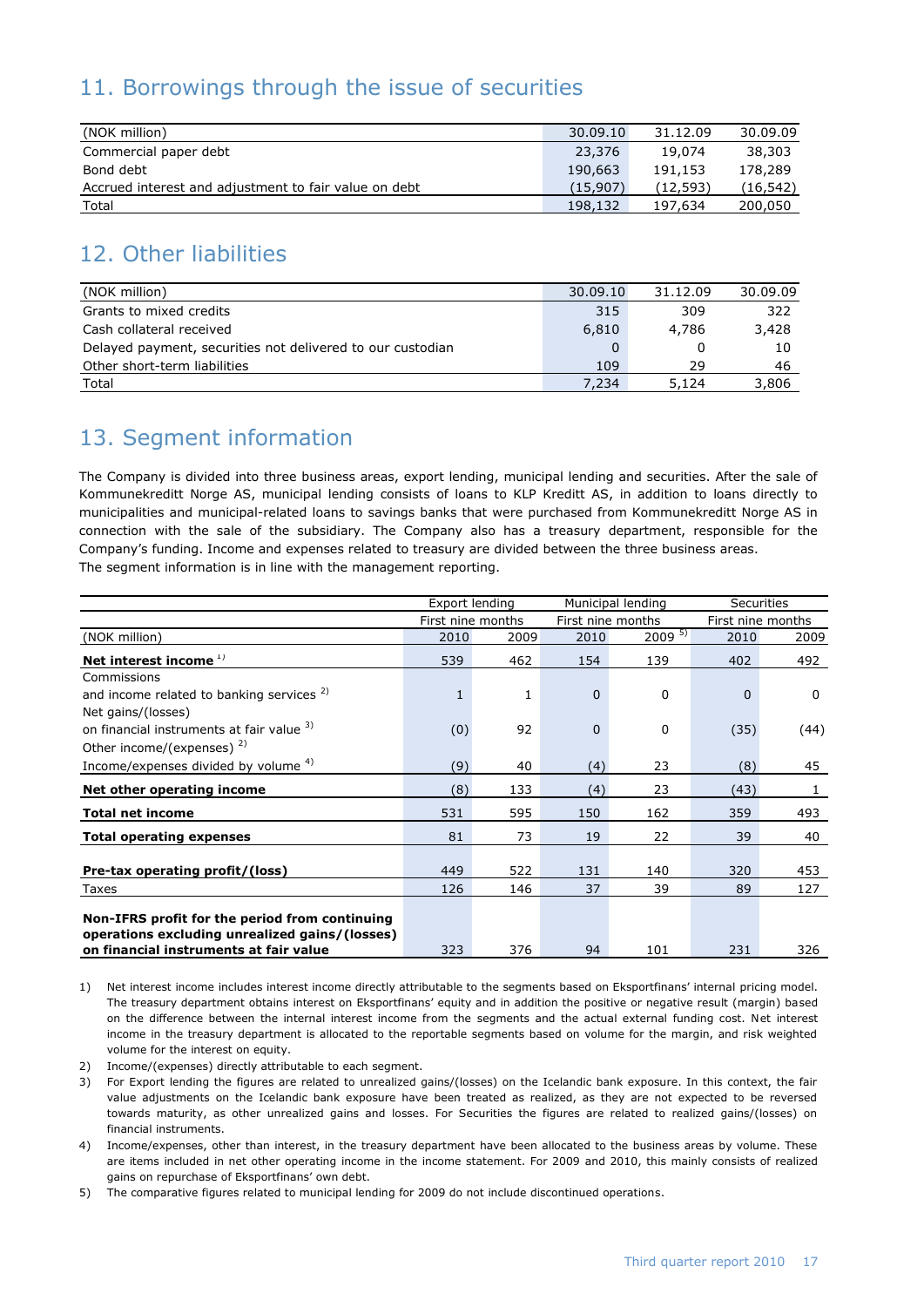#### **Reconciliation of segment profit measure to total comprehensive income**

| (NOK million)                                                                                                                                  | 2010     | 2009    |
|------------------------------------------------------------------------------------------------------------------------------------------------|----------|---------|
| Export lending                                                                                                                                 | 323      | 376     |
| Municipal lending                                                                                                                              | 94       | 101     |
| Securities                                                                                                                                     | 231      | 326     |
| Non-IFRS profit/(loss) for the period from continuing operations<br>excluding unrealized gains/(losses) on financial instruments at fair value | 648      | 803     |
|                                                                                                                                                |          |         |
| Profit/(loss) for the period from discontinued operations                                                                                      | $\Omega$ | 341     |
| Net unrealized gains/(losses)                                                                                                                  | (655)    | (2,926) |
| Unrealized losses/(gains) related to the Icelandic bank exposure included above $^{1}$                                                         |          | (92)    |
| Tax effect <sup>2)</sup>                                                                                                                       | 184      | 845     |
| Total comprehensive income                                                                                                                     | 177      | (1,029) |

1) Reversal of previously recognized loss.

2) 28 percent of the unrealized items above.

#### 14. Material transactions with related parties

The Company's two largest shareholders, DnB NOR Bank ASA and Nordea Bank Norge AS, are considered to be related parties in accordance with IAS 24 Related Party Disclosures.

| (NOK millions)          | Acquired<br>loans $1)$ | Deposits <sup>2)</sup> | Guarantees<br>issued $3)$ | received <sup>4)</sup> | Guarantees Portfolio Hedge<br>Agreement <sup>5)</sup> |
|-------------------------|------------------------|------------------------|---------------------------|------------------------|-------------------------------------------------------|
| Balance January 1, 2009 | 10,034                 | 3,911                  | 2,074                     | 19,252                 | 1,679                                                 |
| Change in the period    | (1,286)                | (1,007)                | (610)                     | 2,757                  | (939)                                                 |
| Balance Sept. 30, 2009  | 8,748                  | 2.904                  | 1,464                     | 22,009                 | 740                                                   |
| Balance January 1, 2010 | 9,226                  | 2,069                  | 1,190                     | 21,815                 | 614                                                   |
| Change in the period    | 514                    | 258                    | (536)                     | (314)                  | (61)                                                  |
| Balance Sept. 30, 2010  | 9,740                  | 2,327                  | 654                       | 21,501                 | 553                                                   |

1) The Company acquires loans from banks. The loans are part of the Company's ordinary lending activity, as they are extended to the export industry. As the selling banks provide a guarantee for the loans, not substantially all the risk and rewards are transferred to the Company, thus the loans are classified as loans due from credit institutions in the balance sheet.

- 2) Deposits made by the Company.
- 3) Guarantees issued by the Company to support the Norwegian export industry.
- 4) Guarantees provided to the Company from the related parties.
- 5) Eksportfinans has entered into a derivative portfolio hedge agreement with the majority of its shareholders. The agreement, effective from March 1, 2008, will offset losses up to NOK 5 billion in the liquidity portfolio held as of February 29, 2008. The agreement will also offset any gains in the portfolio as of the same date. The payments to or from the Company related to the losses or gains, respectively, in the portfolio, will take place on the last day of February each year, with the first payment in 2011. The agreement expires with the maturities of the bonds included in the contract, with the latest maturity on December 31, 2023. Eksportfinans will pay a monthly fee of NOK 5 million to the participants to the agreement. The balances show the related parties' share of the fair value of the contract as of the balance sheet date.

All transactions with related parties are made on market terms.

In addition to the transactions reflected in the above table, in 2008, Eksportfinans' three major owner banks extended a committed credit line of USD 4 billion for repo purposes to the Company. The facility had a twelve month maturity with the possibility of extension, and was extended in the second quarter of 2009 and in the second quarter of 2010. In 2010 the line was reduced to USD 2 billion. Eksportfinans has not yet utilized this credit facility.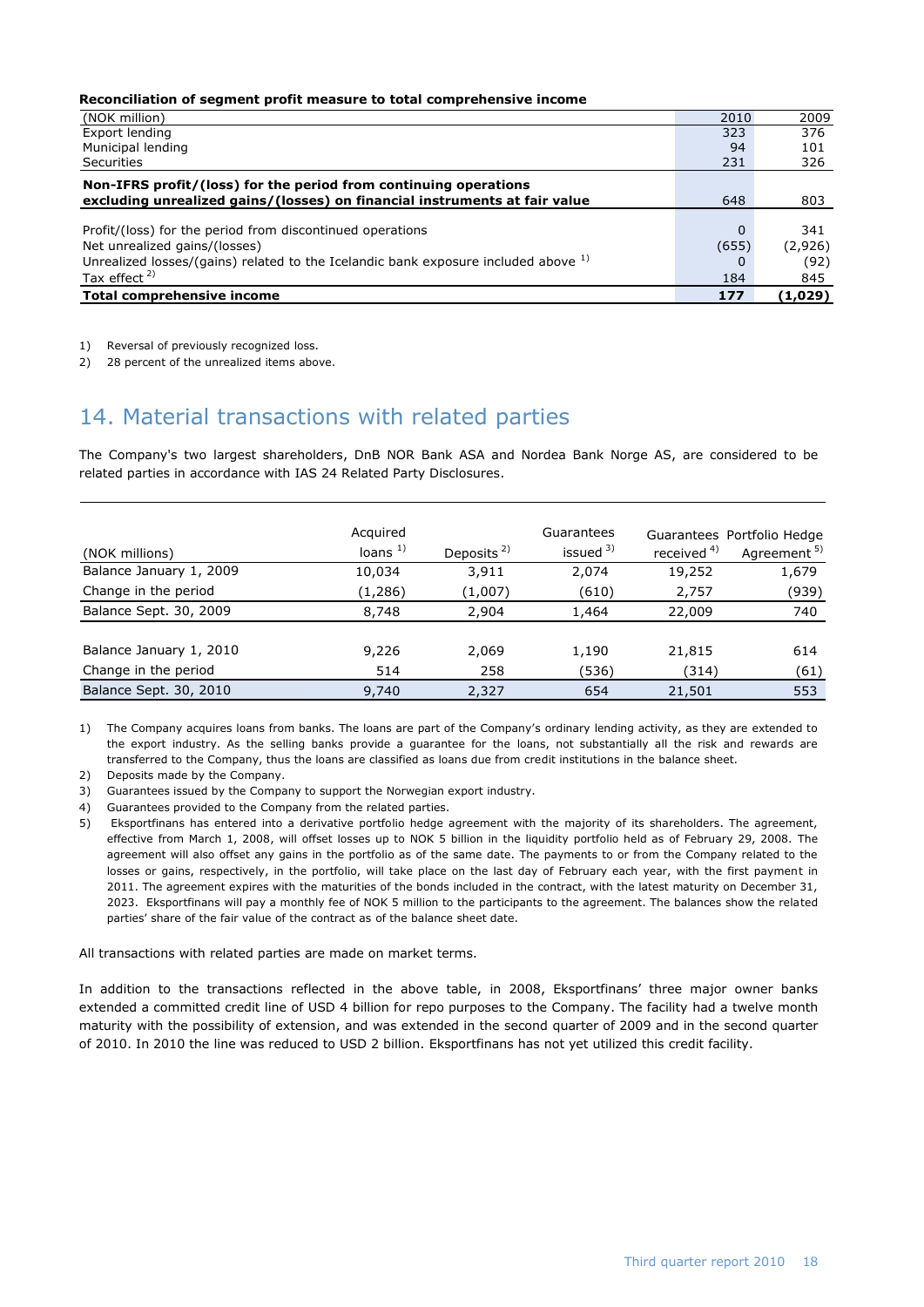## 15. Effects on profit and equity from sale of Kommunekreditt

#### **Decomposition of net gain from sale of group companies**

|                                                                                                   | Profit/(loss) |
|---------------------------------------------------------------------------------------------------|---------------|
|                                                                                                   | first nine    |
| (NOK million)                                                                                     | months 2009   |
|                                                                                                   |               |
| Proceeds from sale of Kommunekreditt Norge AS                                                     | 870           |
| Book value of investment in parent company financial statements of Eksportfinans ASA <sup>1</sup> | (518)         |
| Expenses related to sale of Kommunekreditt Norge AS                                               | (11)          |
| Net gain from sale of group companies                                                             | 341           |

1) Shares in Kommunekreditt Norge AS have been accounted for at cost in the financial statements of Eksportfinans ASA.

## 16. Market risk - effects from economic hedging

Note 2 specifies the net realized and unrealized effects on financial instruments, showing separately the effects from financial derivatives. When presented to the Company's management and Board of Directors, the presentation is prepared showing the various financial instruments after netting with related economic hedges, as derivatives are used in economic hedges of the market risk of specific assets and liabilities.

The below table specifies net realized and unrealized gains/(losses) on financial instruments at fair value, netted with related economic hedges.

|                                                                  | Third quarter |          | First nine months |         |
|------------------------------------------------------------------|---------------|----------|-------------------|---------|
| (NOK million)                                                    | 2010          | 2009     | 2010              | 2009    |
| Securities                                                       | (13)          | (15)     | (34)              | (44)    |
| Foreign currencies                                               | (1)           | (6)      | 2                 | (13)    |
| Other financial instruments at fair value                        | (18)          | 37       | (24)              | 116     |
| Net realized gains/(losses)                                      | (32)          | 16       | (56)              | 59      |
|                                                                  |               |          |                   |         |
| Loans and receivables                                            | 152           | 62       | (130)             | 10      |
| <b>Securities</b>                                                | (13)          | 9        | 70                | 73      |
| Commercial paper debt $^{1/2}$                                   | (3)           | 19       | 3                 | 68      |
| Bond debt $^{1/2}$                                               | (404)         | (2, 410) | (525)             | (3,064) |
| Subordinated debt and capital contribution securities 1) 2)      | (17)          | (64)     | (12)              | 58      |
| Foreign currencies                                               | 5             | (25)     | 8                 | (84)    |
| Other $1$ )                                                      | (4)           | (1)      | (11)              | 6       |
| Net unrealized gains/(losses)                                    | (284)         | (2, 410) | (597)             | (2,933) |
| Financial derivatives related to the 108 agreement <sup>3)</sup> | (42)          | (1)      | (58)              | 7       |
| Net realized and unrealized gains/(losses)                       | (358)         | (2, 395) | (711)             | (2,867) |

1) Accumulated net gain on own debt is NOK 1.3 billion as of September 30, 2010, compared to NOK 1.8 billion as of December 31, 2009, and NOK 2,7 billion as of September 30, 2009.

2) In the first nine months of 2010, Eksportfinans had an unrealized loss of NOK 534 million (NOK 2,938 million in the first nine months of 2009) on its own debt, net of derivatives.

3) Derivatives related to components of the 108 Agreement. The 108 Agreement is accounted for at amortized cost, hence these derivatives are not included in the effects related to financial instruments at fair value.